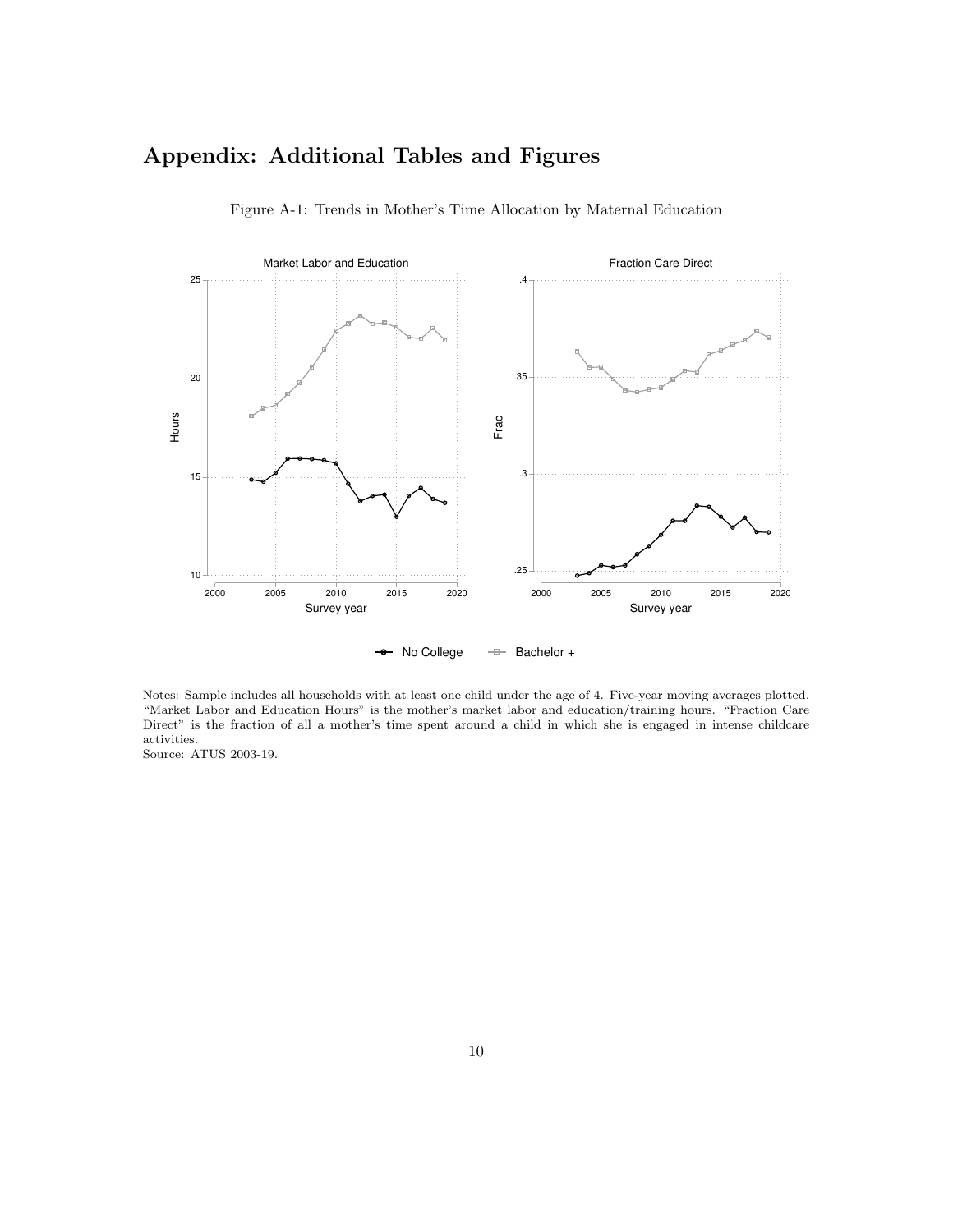

Figure A-2: Trends in Maternal Care Hours and Non-Parental Hours by Mother Education

Notes: Non-parental is weekly hours in "regular" non-parental arrangements, provided by relatives, centers, or any other non-relative care providers.

Source: ATUS 2003-19: maternal care. NHES 2001-19: non-parental care.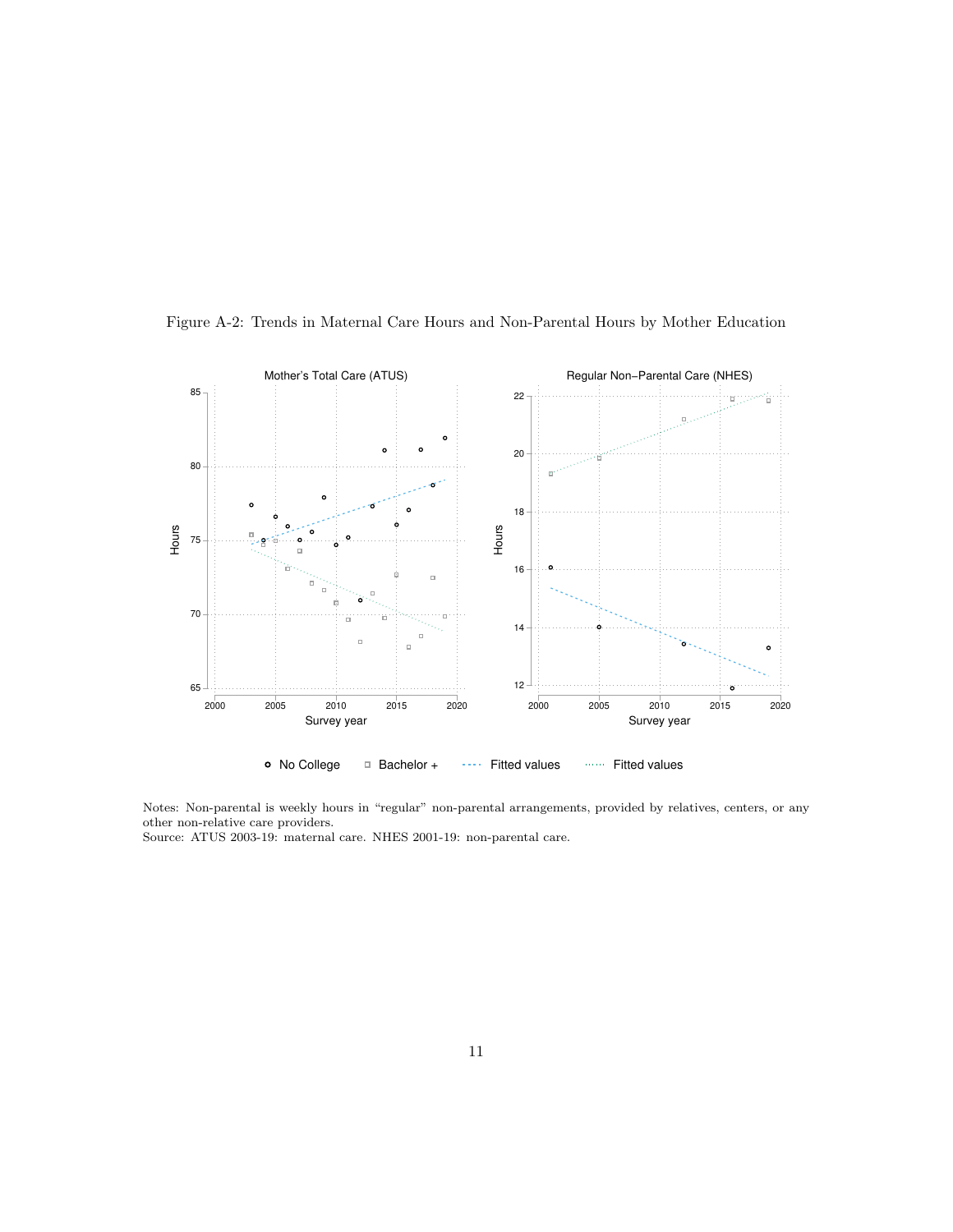

Figure A-3: Mother's Time Allocation by Maternal Education and Age of Youngest child

Notes: Sample includes all households with at least one child under the age of 4. "Total Care Hours" includes all time the mother is around a child. "Direct Care Hours" is the subset of Total Care Hours in intense childcare activities. Source: ATUS 2003-19.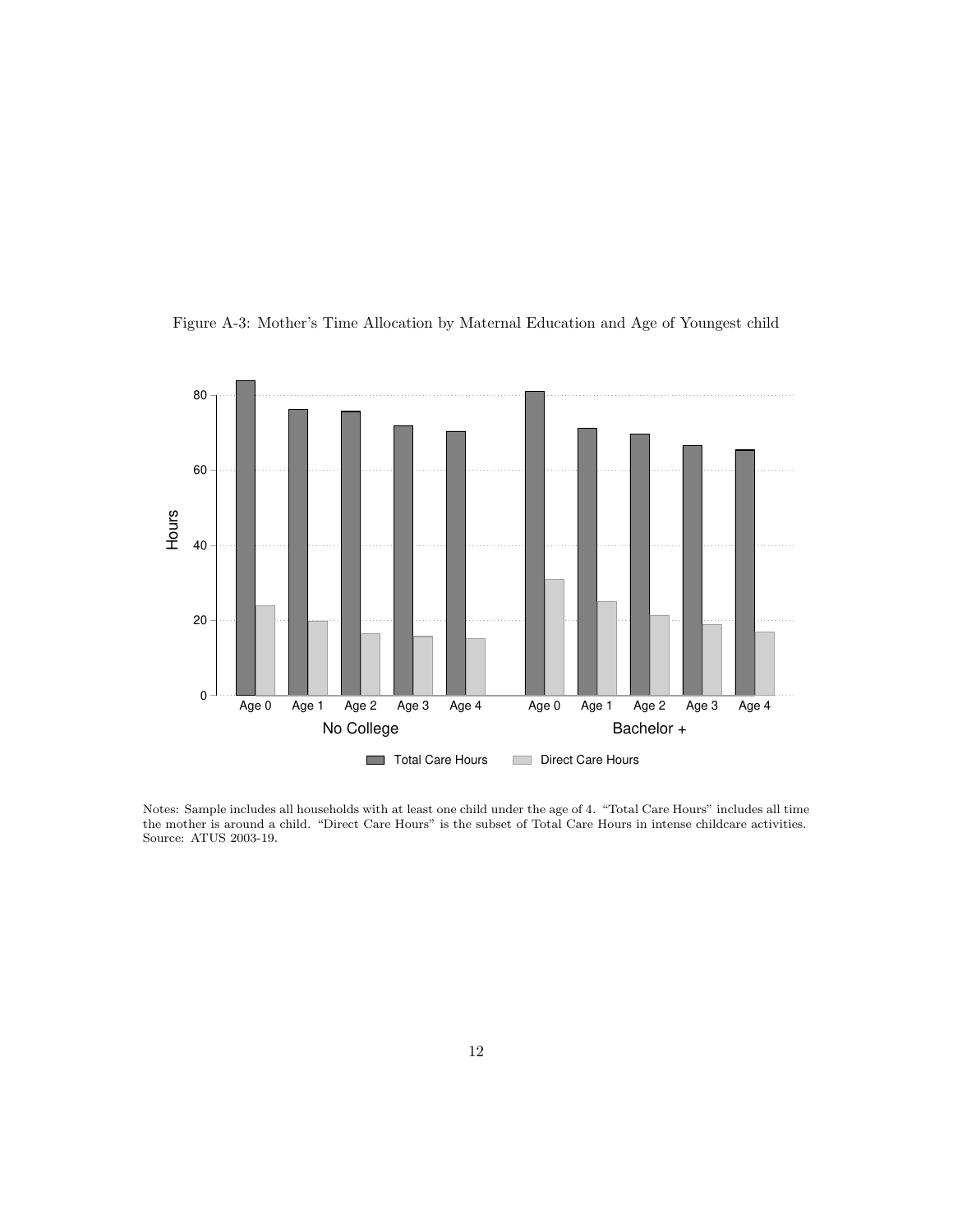| Panel A: Activities and Intensity |             |           |             |             |  |  |  |  |  |
|-----------------------------------|-------------|-----------|-------------|-------------|--|--|--|--|--|
|                                   | Direct Care | Active    | Educational | Screen Time |  |  |  |  |  |
| Some College                      | $0.034*$    | 0.031     | $0.012*$    | $-0.032*$   |  |  |  |  |  |
|                                   | (0.014)     | (0.021)   | (0.005)     | (0.013)     |  |  |  |  |  |
| College Grad Plus                 | $0.048***$  | $0.059**$ | $0.018***$  | $-0.039**$  |  |  |  |  |  |
|                                   | (0.014)     | (0.020)   | (0.005)     | (0.013)     |  |  |  |  |  |
| Observations                      | 1375        | 1375      | 1375        | 1375        |  |  |  |  |  |
| Pooled Mean                       | 0.231       | 0.621     | 0.0404      | 0.139       |  |  |  |  |  |
| No College Mean                   | 0.202       | 0.588     | 0.0295      | 0.165       |  |  |  |  |  |

Table A-1: Relationships between Quality of Parental Care Received and Maternal Education

Panel B: Parents Present

|                   | <b>Both Parents</b> | M Only      | F Only    |  |
|-------------------|---------------------|-------------|-----------|--|
| Some College      | $0.063*$            | $-0.092**$  | 0.029     |  |
|                   | (0.030)             | (0.035)     | (0.020)   |  |
| College Grad Plus | $0.080**$           | $-0.138***$ | $0.058**$ |  |
|                   | (0.026)             | (0.031)     | (0.021)   |  |
| Observations      | 1375                | 1375        | 1375      |  |
| Pooled Mean       | 0.358               | 0.533       | 0.109     |  |
| No College Mean   | 0.307               | 0.617       | 0.0765    |  |

Notes:  $*_p$  < 0.1,  $*_p$  < 0.05,  $^{***}p$  < 0.01. Heteroskedastic robust standard errors in parentheses. Education level refers to maternal education with High School or Less as the omitted category. Each panel-column reports estimates from a separate regression with the outcome listed in the column head. Outcomes are average weekly hours in select time category dived by average weekly parental care hours. Sample limited to children ages 0-4. All specifications include fixed effects for child age and survey year. Source: PSID-CDS.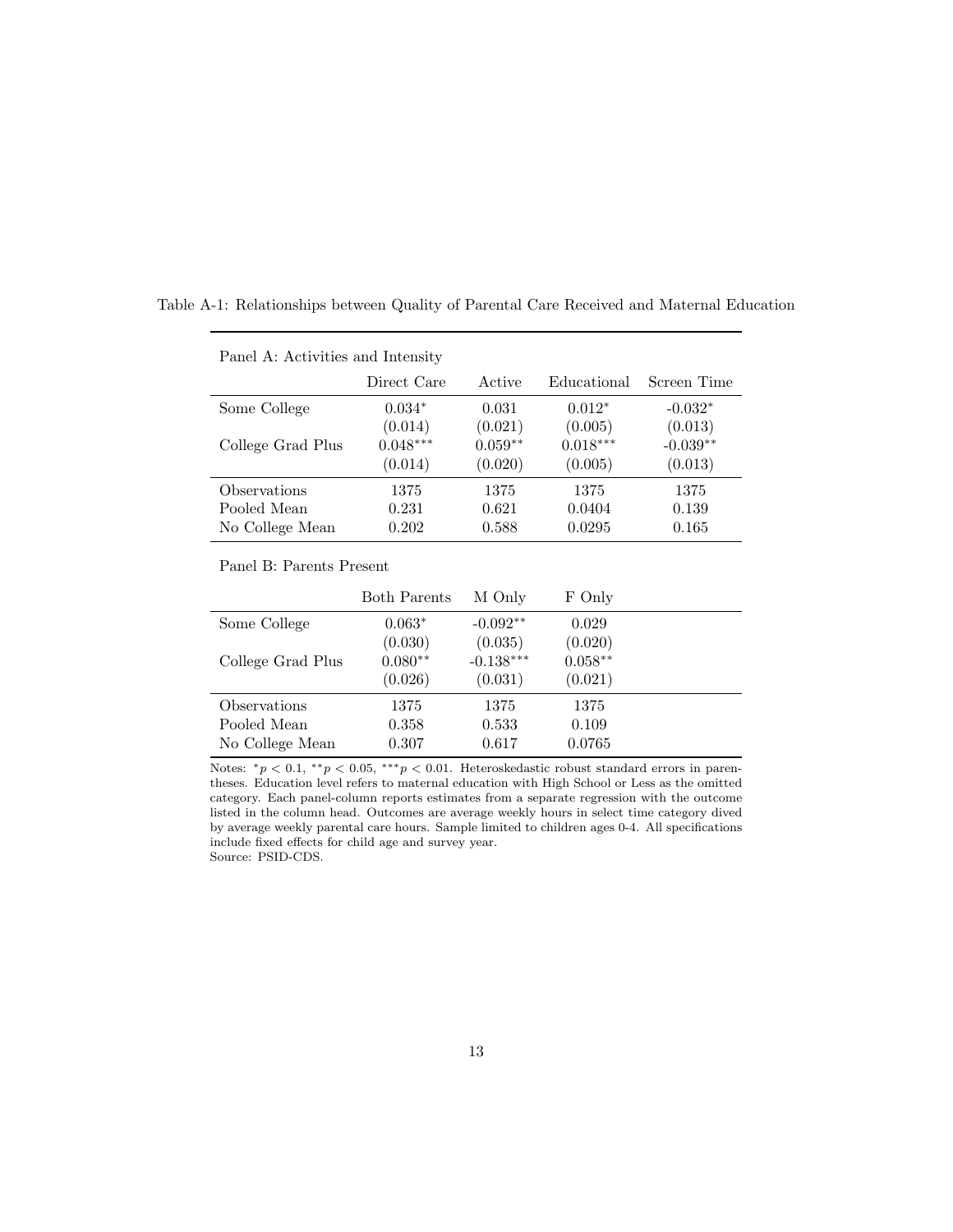Table A-2: Relationships between Quality of Parental Care Received and Maternal Education, HOME Score-Based Measures

|                   | Total HOME Score | Caregiver-Child Observe Environment |            | Survey     |
|-------------------|------------------|-------------------------------------|------------|------------|
| Some College      | $0.497***$       | $0.388***$                          | $0.321***$ | $0.411***$ |
|                   | (0.074)          | (0.081)                             | (0.081)    | (0.081)    |
| College Grad Plus | $0.823***$       | $0.584***$                          | $0.608***$ | $0.681***$ |
|                   | (0.069)          | (0.075)                             | (0.078)    | (0.070)    |
| Observations      | 2186             | 1943                                | 1887       | 2186       |

Notes:  $^*p < 0.1$ ,  $^{**}p < 0.05$ ,  $^{***}p < 0.01$ . Heteroskedastic robust standard errors in parentheses. Education level refers to maternal education with High School or Less as the omitted category. Each column reports estimates from a separate regression with the outcome listed in the column head. Outcomes are standardized within age and survey year; standardized scores are mean 0 and standard deviation 1. All specifications include fixed effects for child age, survey year, and indicators for whether interviewer observed child-caregiver interactions or observed home.

Source: PSID-CDS.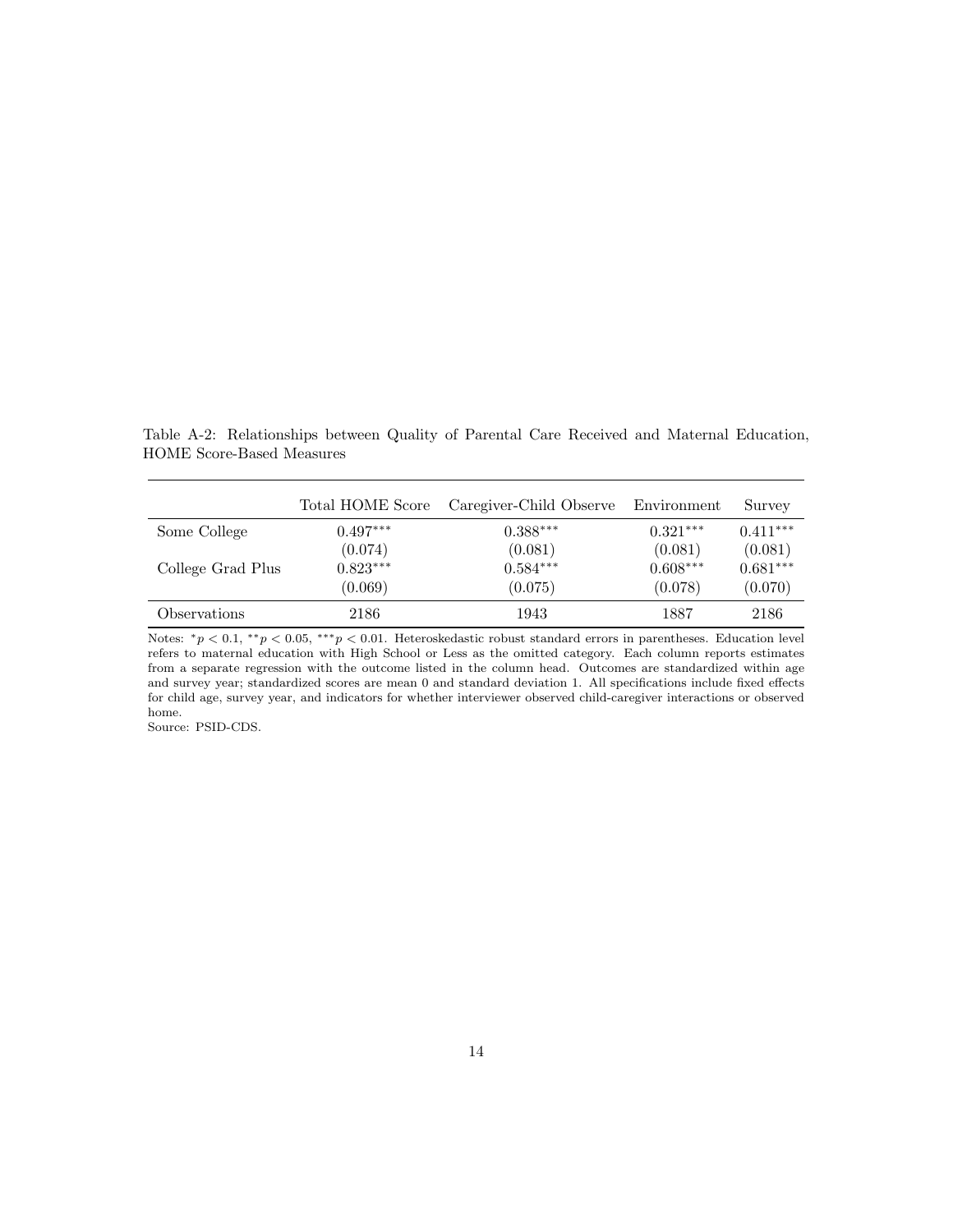|                            | Total Care Hours | Direct Care Hours | <b>Fraction Direct</b> | Educ. Care Hours | Fraction Educ. |
|----------------------------|------------------|-------------------|------------------------|------------------|----------------|
| High School                | $-5.622*$        | $4.356**$         | $0.080***$             | $-0.307$         | $-0.002$       |
|                            | (2.821)          | (1.535)           | (0.019)                | (0.465)          | (0.006)        |
| Some College               | $-9.798***$      | 2.596             | $0.082***$             | $-0.496$         | $-0.004$       |
|                            | (2.698)          | (1.468)           | (0.018)                | (0.441)          | (0.006)        |
| Bachelor Plus              | $-13.916***$     | $5.678***$        | $0.156***$             | $-0.004$         | 0.008          |
|                            | (2.519)          | (1.329)           | (0.017)                | (0.449)          | (0.006)        |
| <i><b>Observations</b></i> | 2794             | 2794              | 2751                   | 2794             | 2751           |
| Pooled Mean                | 74.14            | 21.92             | 0.318                  | 1.803            | 0.0254         |
| LTHS Mean                  | 84.77            | 18.07             | 0.216                  | 2.212            | 0.0263         |

Table A-3: Relationships between Parental Care Hours and Maternal Education

Panel B: Father Time

Panel A: Mother Time

|                            | Total Care Hours | Direct Care Hours | <b>Fraction Direct</b> | Educ. Care Hours | Fraction Educ. |
|----------------------------|------------------|-------------------|------------------------|------------------|----------------|
| High School                | 0.855            | 0.984             | 0.042                  | $-0.076$         | $-0.007$       |
|                            | (4.026)          | (1.612)           | (0.035)                | (0.280)          | (0.011)        |
| Some College               | 0.929            | 2.449             | 0.056                  | 0.158            | 0.000          |
|                            | (3.755)          | (1.396)           | (0.030)                | (0.297)          | (0.011)        |
| Bachelor Plus              | 0.918            | $4.928***$        | $0.136***$             | 0.306            | 0.007          |
|                            | (3.631)          | (1.361)           | (0.029)                | (0.267)          | (0.011)        |
| <i><b>Observations</b></i> | 2082             | 2082              | 1987                   | 2082             | 1987           |
| Pooled Mean                | 48.34            | 11.60             | 0.290                  | 0.984            | 0.0271         |
| LTHS Mean                  | 51.63            | 8.858             | 0.197                  | 0.909            | 0.0239         |

Notes: \* $p < 0.1$ , \*\* $p < 0.05$ , \*\*\* $p < 0.01$ . Heteroskedastic robust standard errors in parentheses. Sample is families with at least one child aged 4 or younger. Education level refers to maternal education in both panels with Less than High School as the omitted category. Each panel-column reports estimates from a separate regression with the outcome listed in the column head. All specifications include fixed effects for survey year and month, weekday indicator, and a full set of fixed effects for the age of each child in the household. Missing covariates recoded and a full set of dummy variables for missing covariates is included. Source: ATUS 2016-19.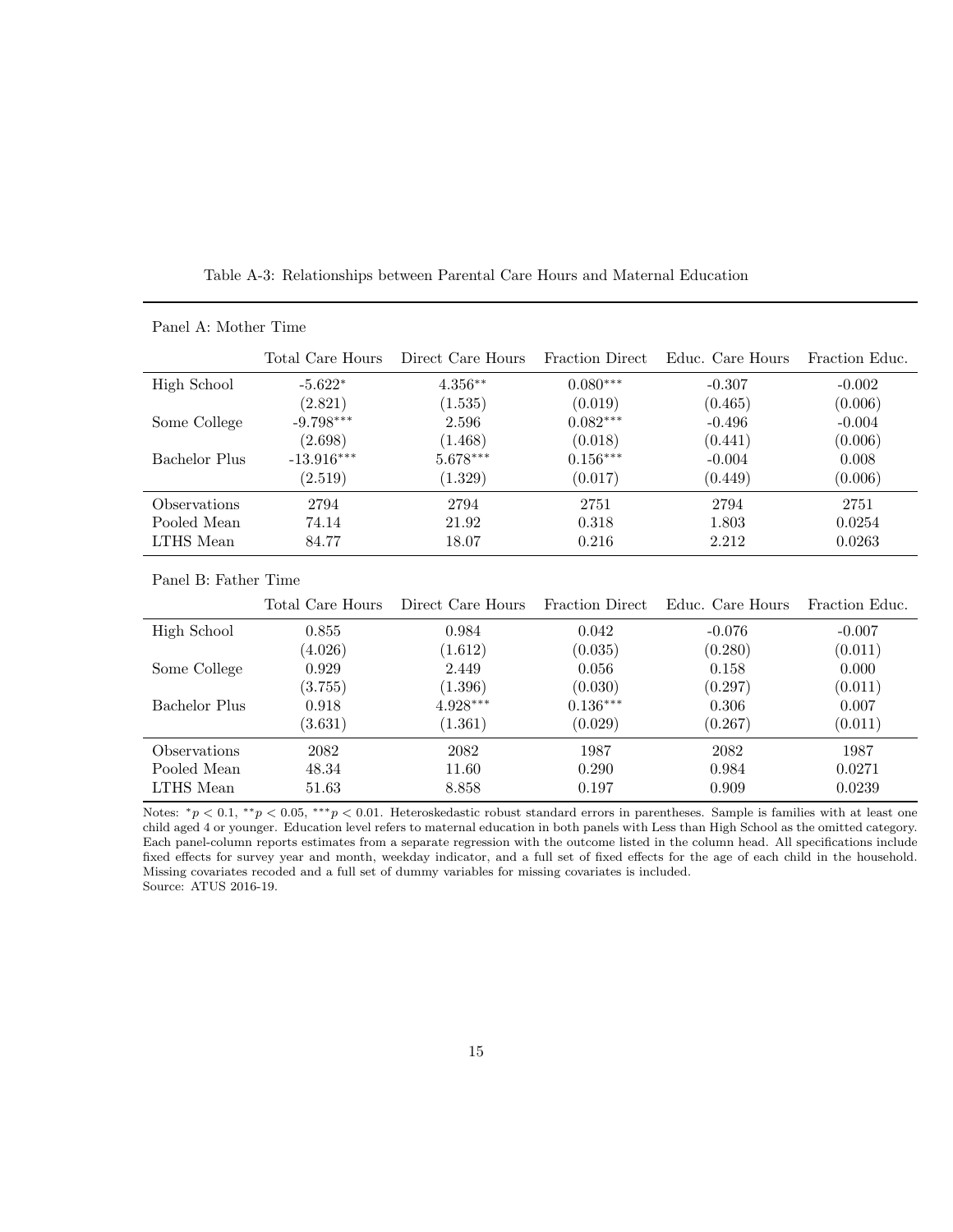|                      | 1                | $^{\prime}2)$    | $\left( 3\right)$ | (4)               |
|----------------------|------------------|------------------|-------------------|-------------------|
|                      | Parental Quality | Parental Quality | Parental Quality  | Parental Quality  |
| Non-Parental Quality | $0.121***$       | $0.093*$         | $0.079*$          | $0.075*$          |
|                      | (0.022)          | (0.044)          | (0.039)           | (0.035)           |
| Observations         | 3050             | 900              | 1150              | 1000              |
| Sample               | All              | No College       | Some College      | $\text{College+}$ |

Table A-4: Within-Child Regressions of Non-Parental and Parental Care Quality, Overall and By Maternal Education Subsample

Notes: Non-parental care quality measured using Arnett score of primary non-parental care arrangement. Parental care quality measured using frequency parents read to the child. Each column reports estimates from a separate regression. Observation numbers are rounded to nearest 50 to satisfy disclosure rules.

Source: U.S. Department of Education, National Center for Education Statistics, Early Childhood Longitudinal Study, Birth Cohort (ECLS-B).

|              | $\left(1\right)$<br>$QN(t+1)$ | $\left( 2\right)$<br>$QN(t+1)$ | $\left( 3\right)$<br>$QN(t+1)$ | (4)<br>$QP(t+1)$      | (5)<br>$QP(t+1)$      | (6)<br>$QP(t+1)$      | (7)<br>$AG(t+1)$      |
|--------------|-------------------------------|--------------------------------|--------------------------------|-----------------------|-----------------------|-----------------------|-----------------------|
| QN(t)        | $0.139**$<br>(0.045)          |                                | $0.141**$<br>(0.045)           | $0.131***$<br>(0.032) |                       | $0.075**$<br>(0.029)  |                       |
| QP(t)        |                               | $0.065*$<br>(0.030)            | $-0.011$<br>(0.040)            |                       | $0.293***$<br>(0.028) | $0.291***$<br>(0.055) |                       |
| AG(t)        |                               |                                |                                |                       |                       |                       | $0.391***$<br>(0.019) |
| Observations | 600                           | 1650                           | 600                            | 1200                  | 8350                  | 1250                  | 3500                  |

Table A-5: Within-Child Persistence in Parental, Non-Parental, and Aggregate Care Quality

Notes: QN, QP, and AG are nonparental, parental and aggregate care quality, respectively. Longitudinal measures from the second wave of the ECLS-B survey when most children are between  $1.5$  and 3 years of age are referred to by  $t$  and from the third wave when most children are between 3 and 4 years of age by  $t + 1$ . Observation numbers are rounded to nearest 50 to satisfy disclosure rules.

Source: U.S. Department of Education, National Center for Education Statistics, Early Childhood Longitudinal Study, Birth Cohort (ECLS-B).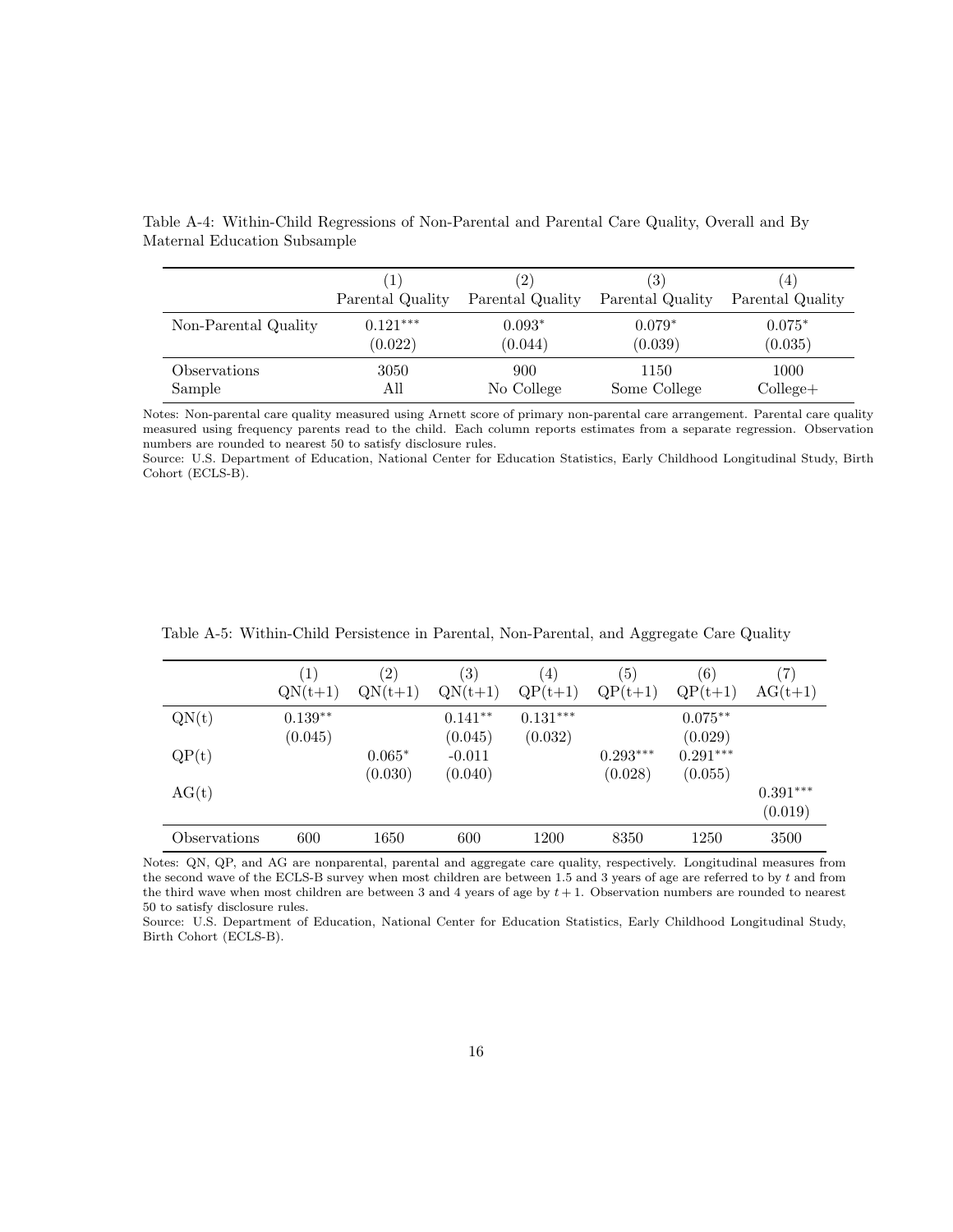

Figure A-4: Average Non-Parental Care Quality by Parental Care Quality and Child Age Groups

Notes: Non-parental care quality measured using Arnett score of primary non-parental care arrangement. Parental care quality measured using frequency parents read to the child. Source: U.S. Department of Education, National Center for Education Statistics, Early Childhood Longitudinal Study, Birth Cohort (ECLS-B).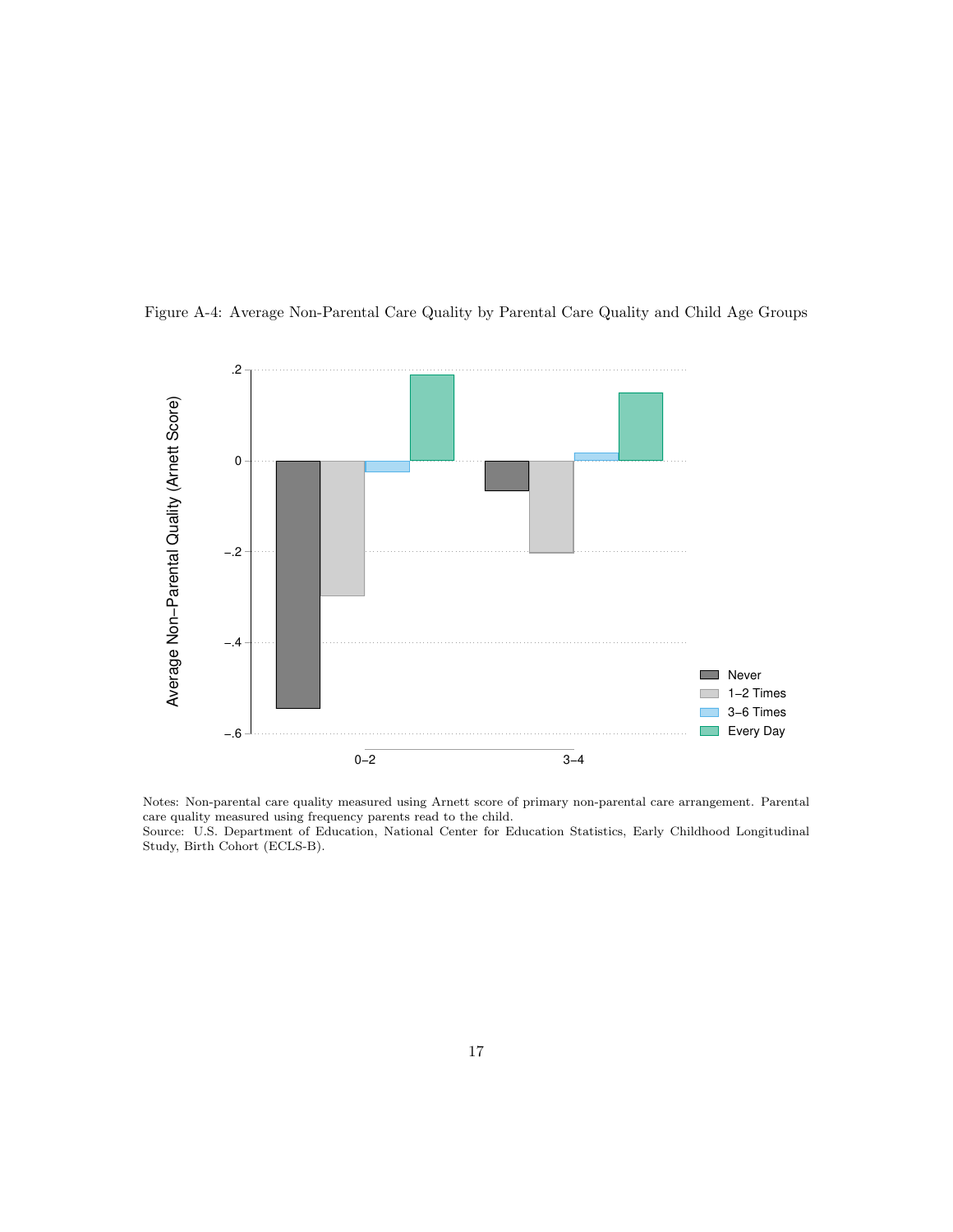

Figure A-5: Average Weekly Non-Parental Care Hours by Child Age

Notes: Comprehensive non-parental care hours for each child. Source: NSECE 2012.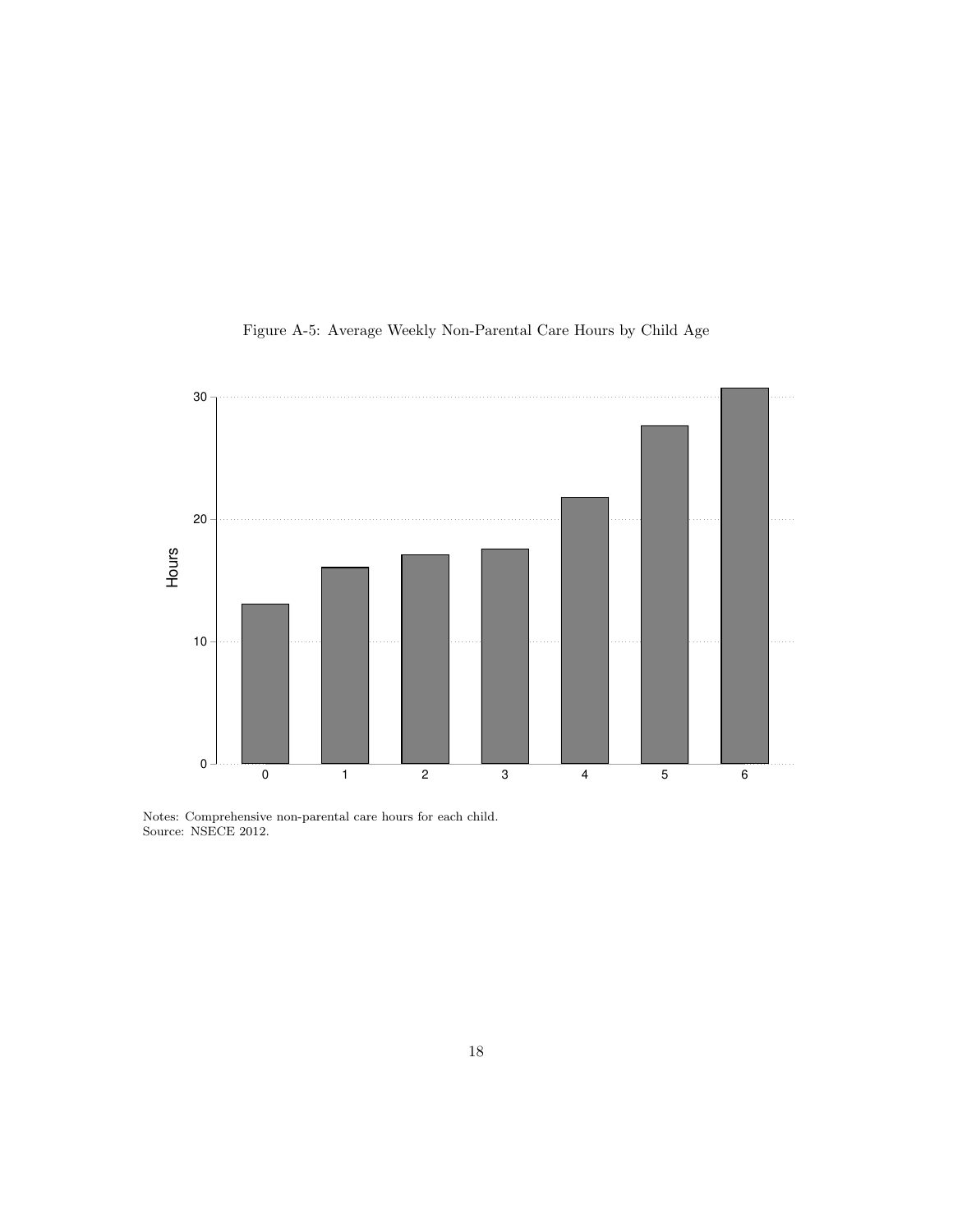

Figure A-6: Trend in Non-Parental Hours by Child Age and Maternal Education

Notes: Average weekly hours in "regular" non-parental arrangements, provided by relatives, centers, or any other non-relative care providers. Source: NHES 2001, 2019.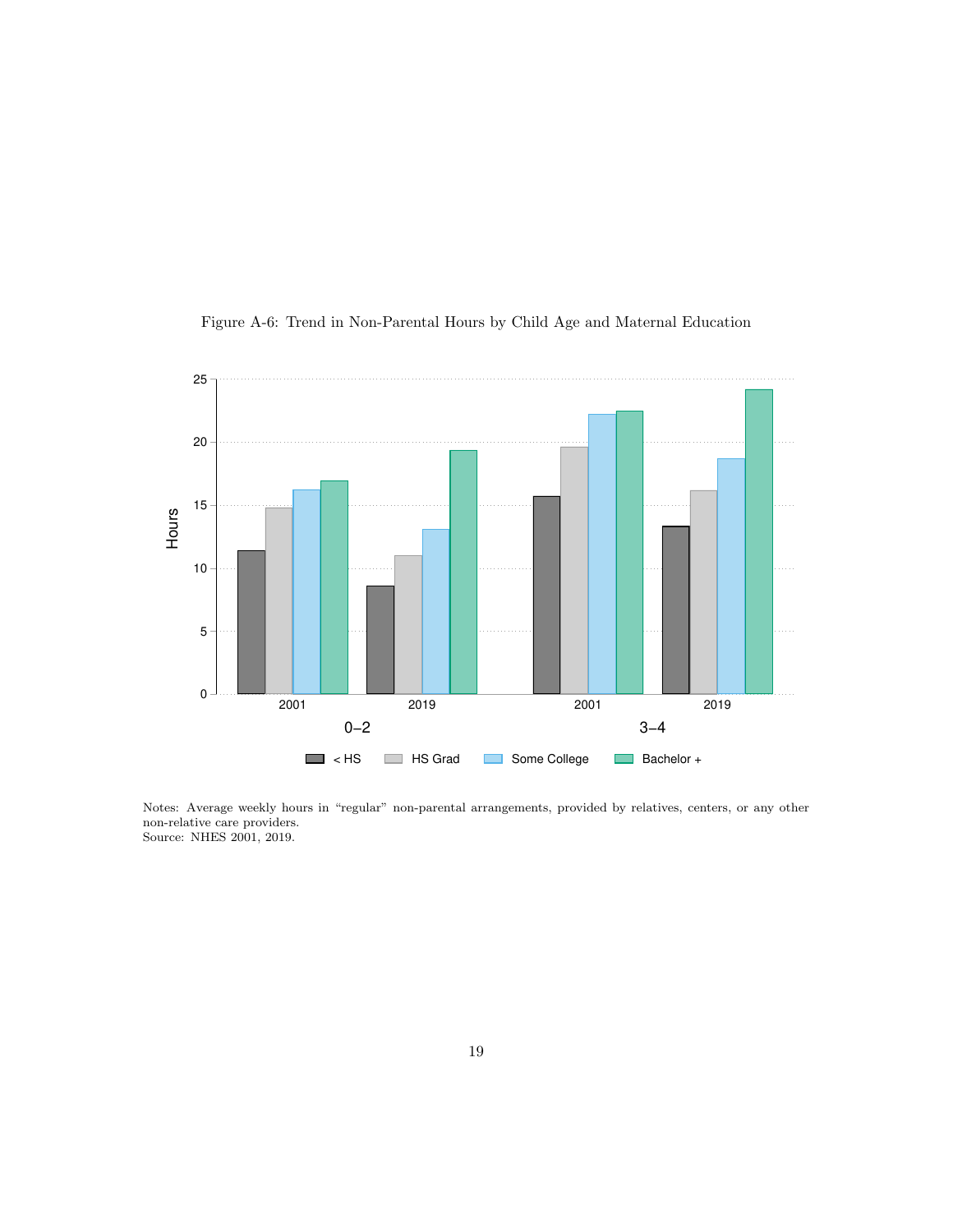

Figure A-7: SES Gradient in Maternal-Care Quality by Mother's Total Child Care Hours

Notes: Mother's total child care hours extrapolated from single diary day account for low values of total maternal care hours. Source: ATUS 2016-19.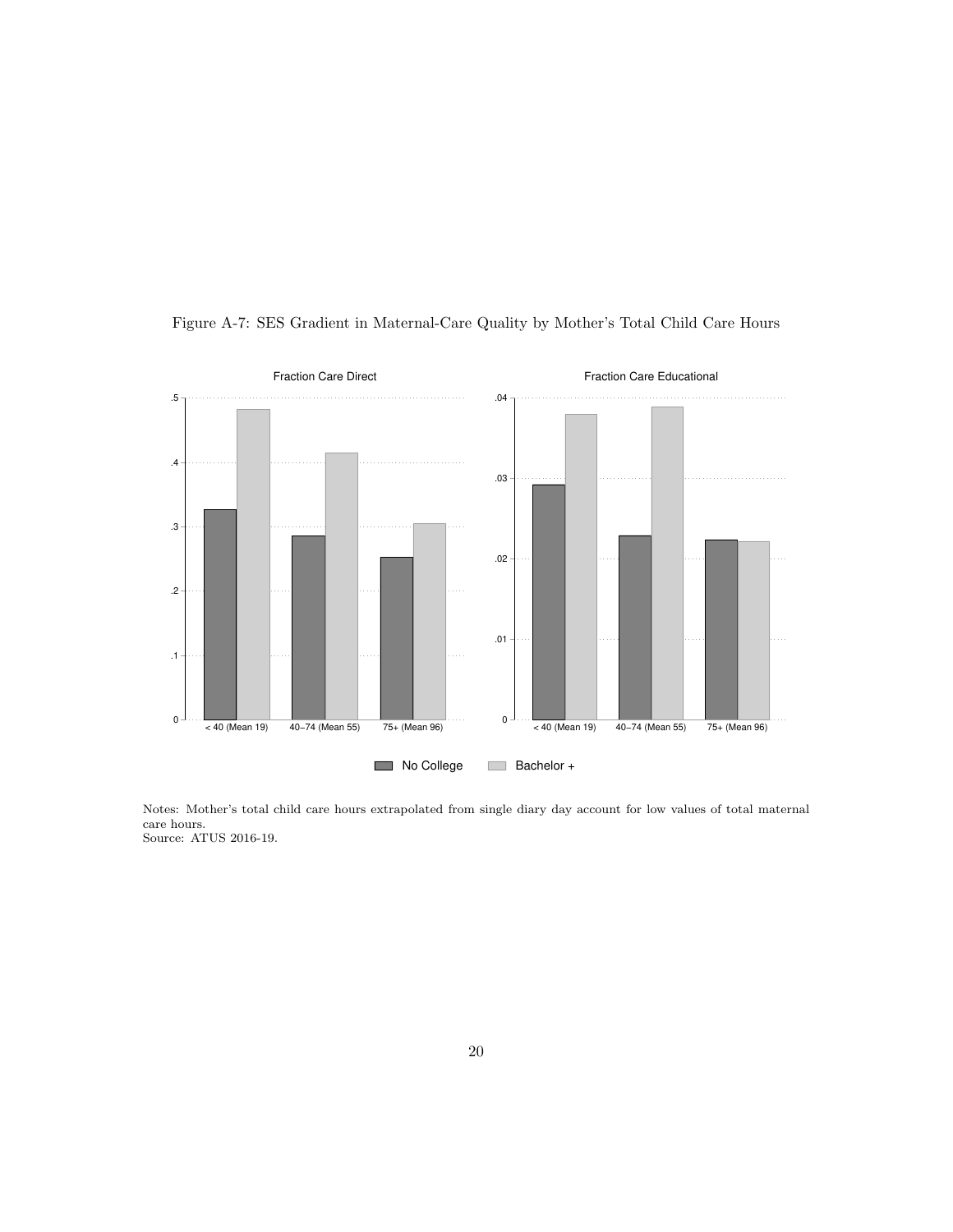



Notes: Distribution of hours in "regular" non-parental arrangements. Source: NSECE 2012.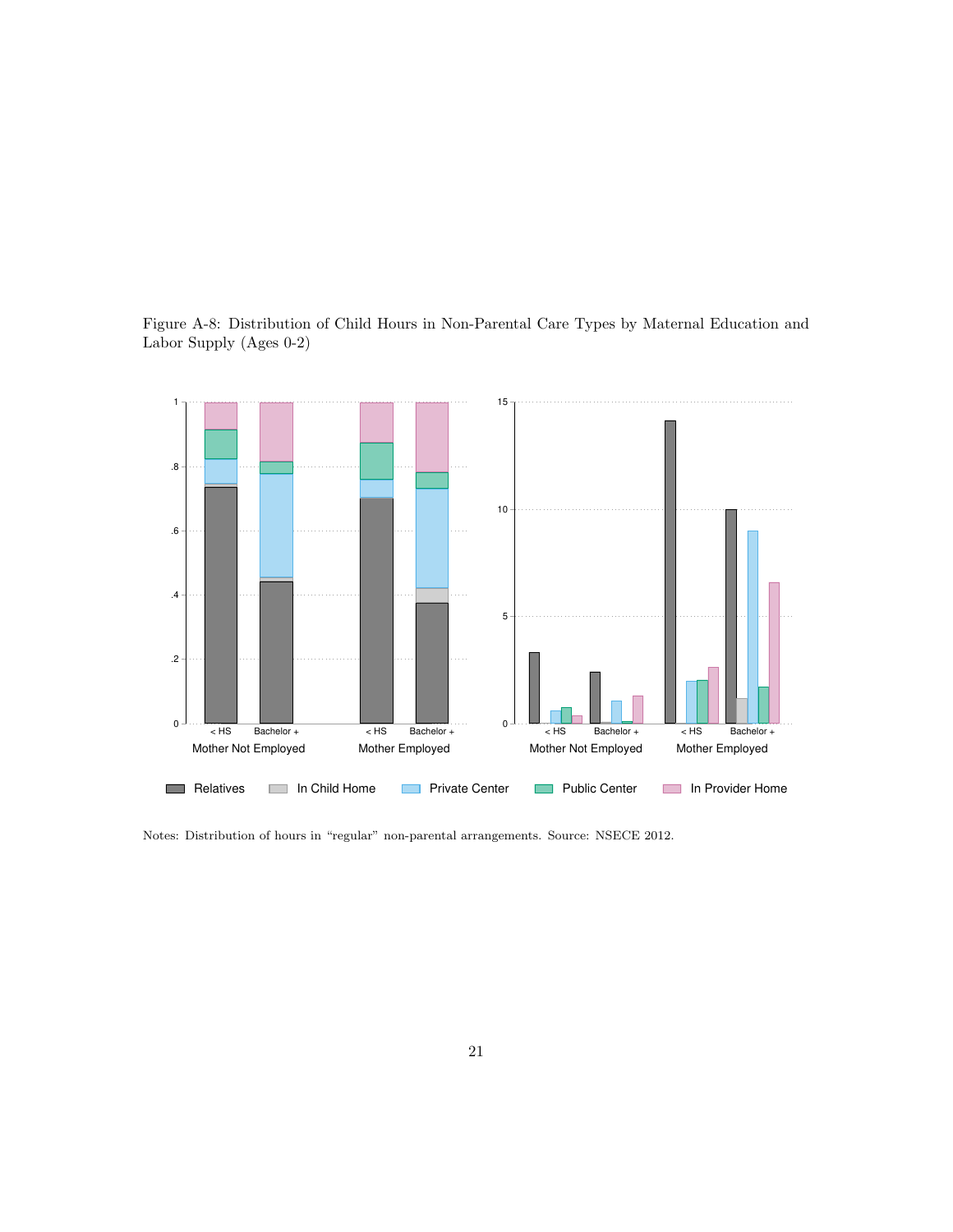

Figure A-9: Distribution of Parents Present by Child Age and Mother Education

Notes: Parent considered present if actively participating or present but not participating. Source: PSID-CDS.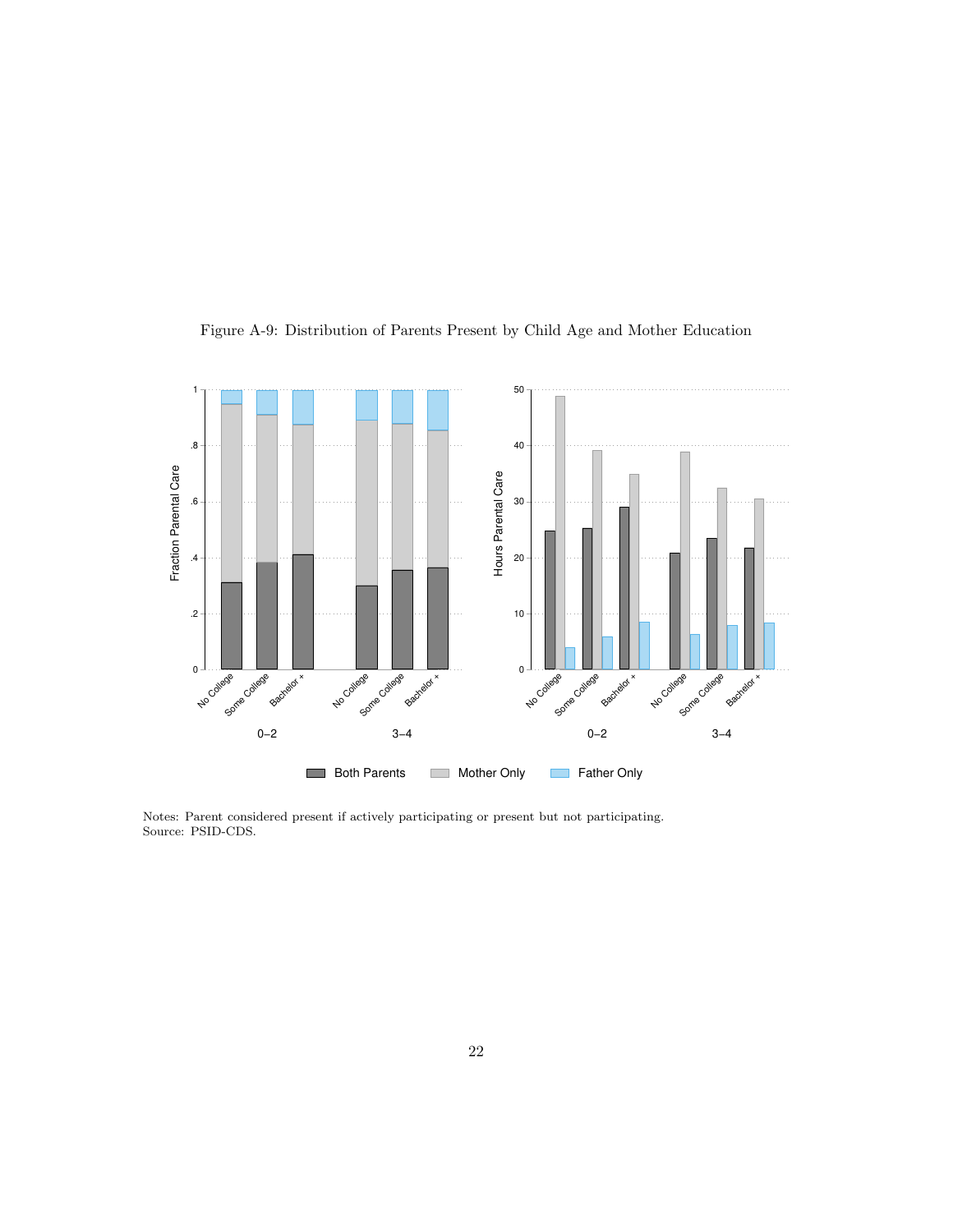

Figure A-10: Trends in Fathers's Time Allocation by Maternal Education

Notes: Sample includes all households with at least one child under the age of 4. Five-year moving averages plotted. "Total Care Hours" includes all time the father is around a child. "Direct Care Hours" is the subset of Total Care Hours in intense childcare activities. Source: ATUS 2003-19.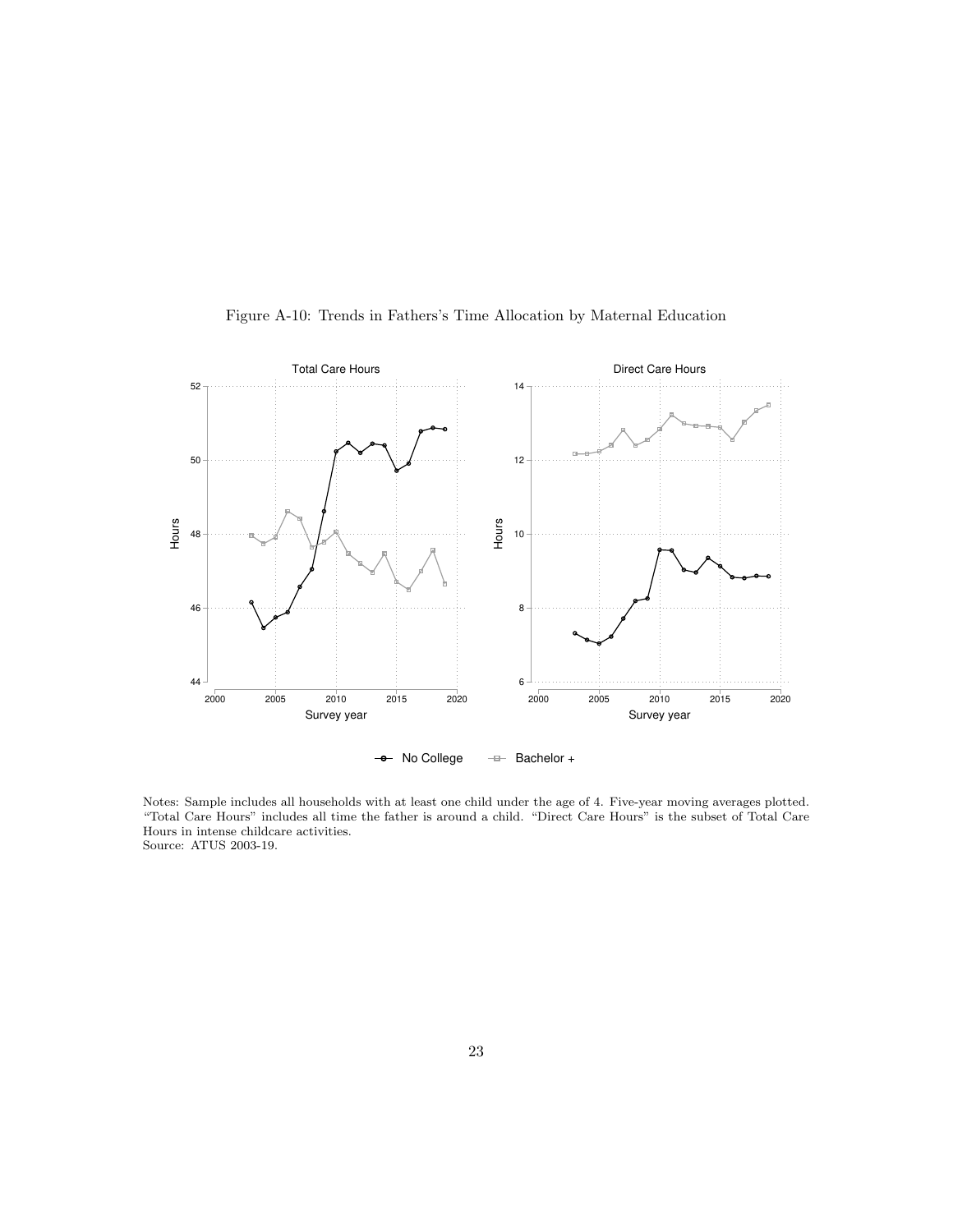

Figure A-11: Distribution of Non-Parental Care Hours by Child Age and Maternal Education

Notes: Comprehensive non-parental care hours for each child. Source: NSECE 2012.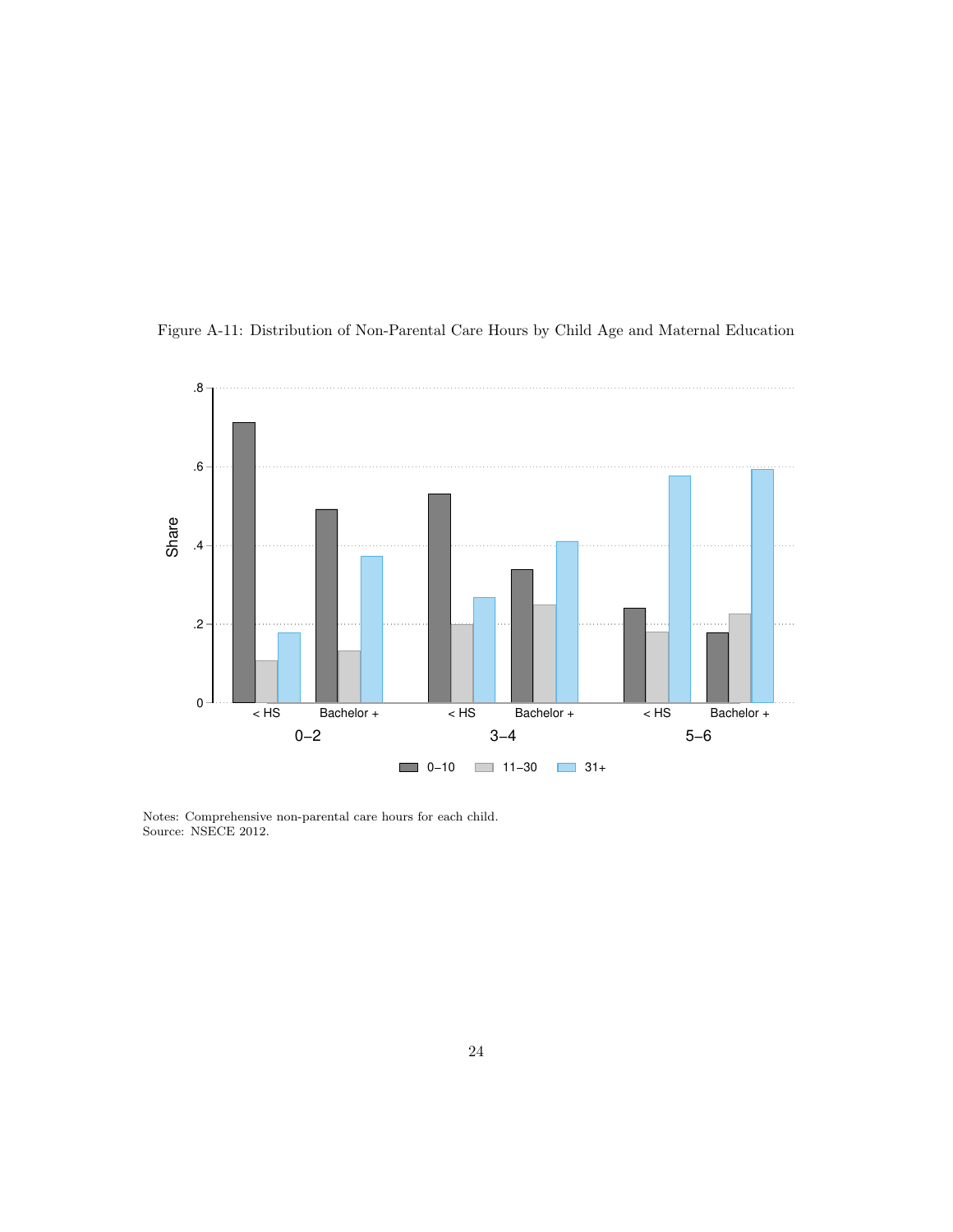

Figure A-12: Parental Care Hours Received

Source: PSID-CDS.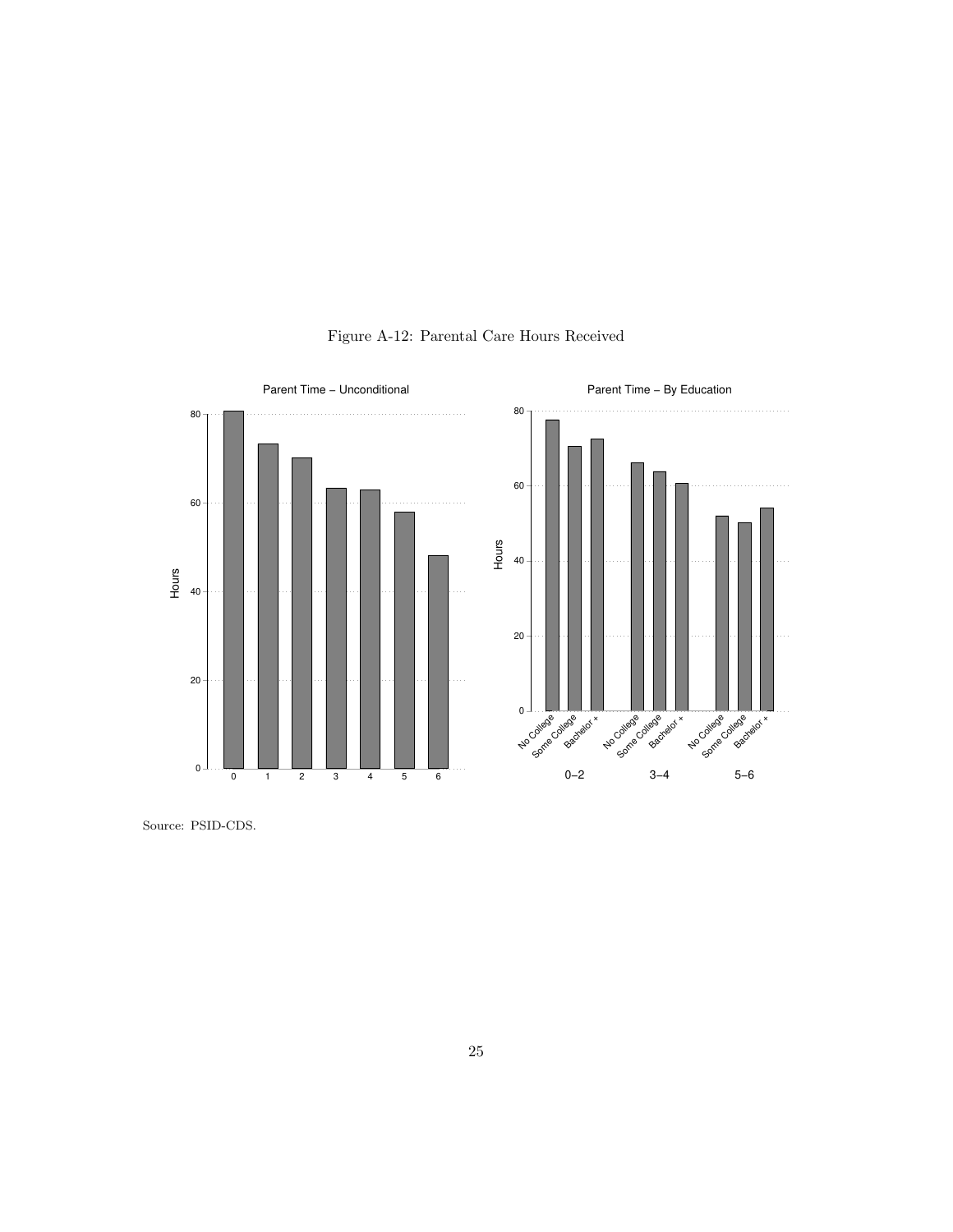



Notes: Comprehensive non-parental care hours for each child. Source: NSECE 2012.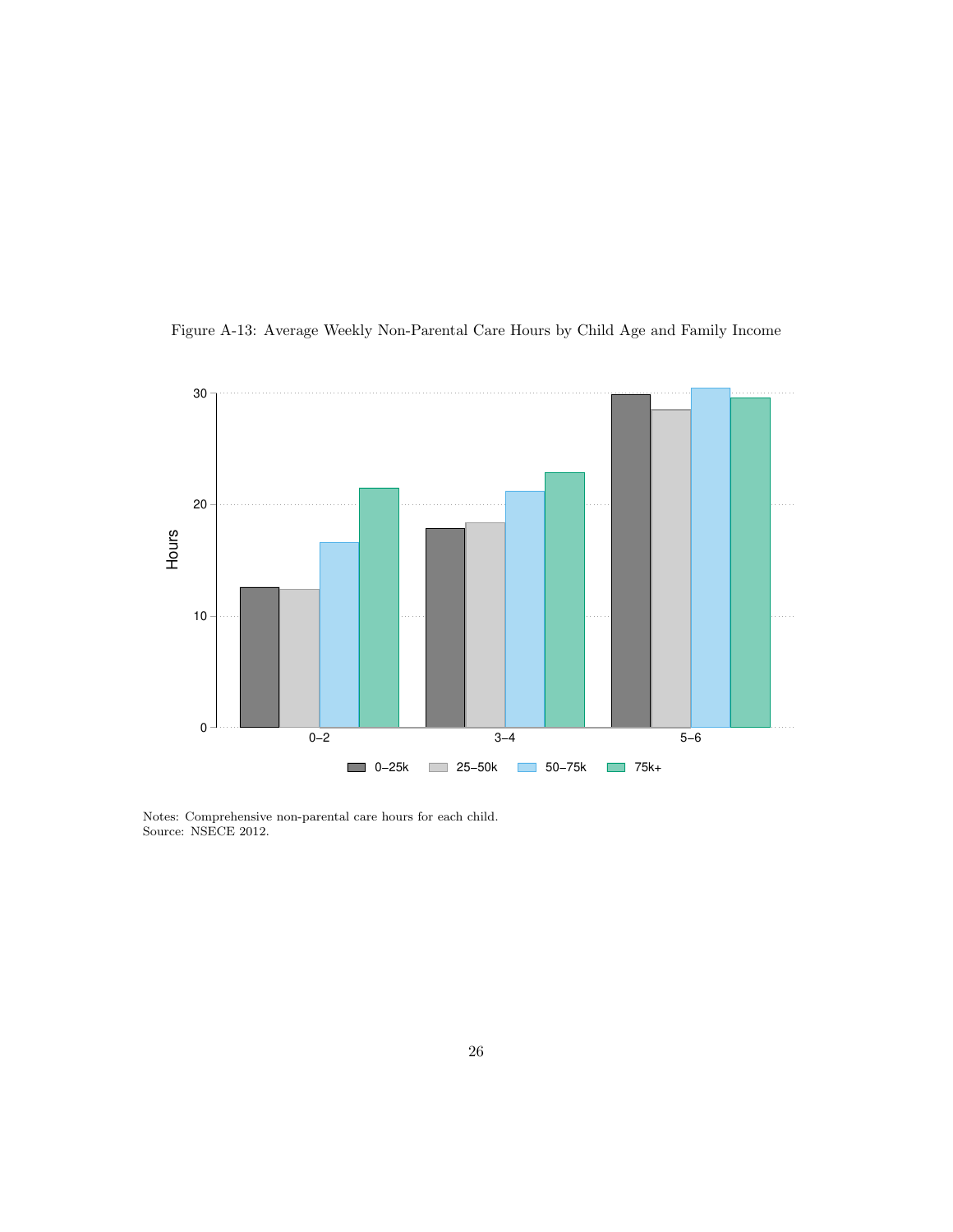

## Figure A-14: Trend in Center Hours

Notes: Average weekly hours in "regular" childcare arrangements provided by centers. Source: NHES.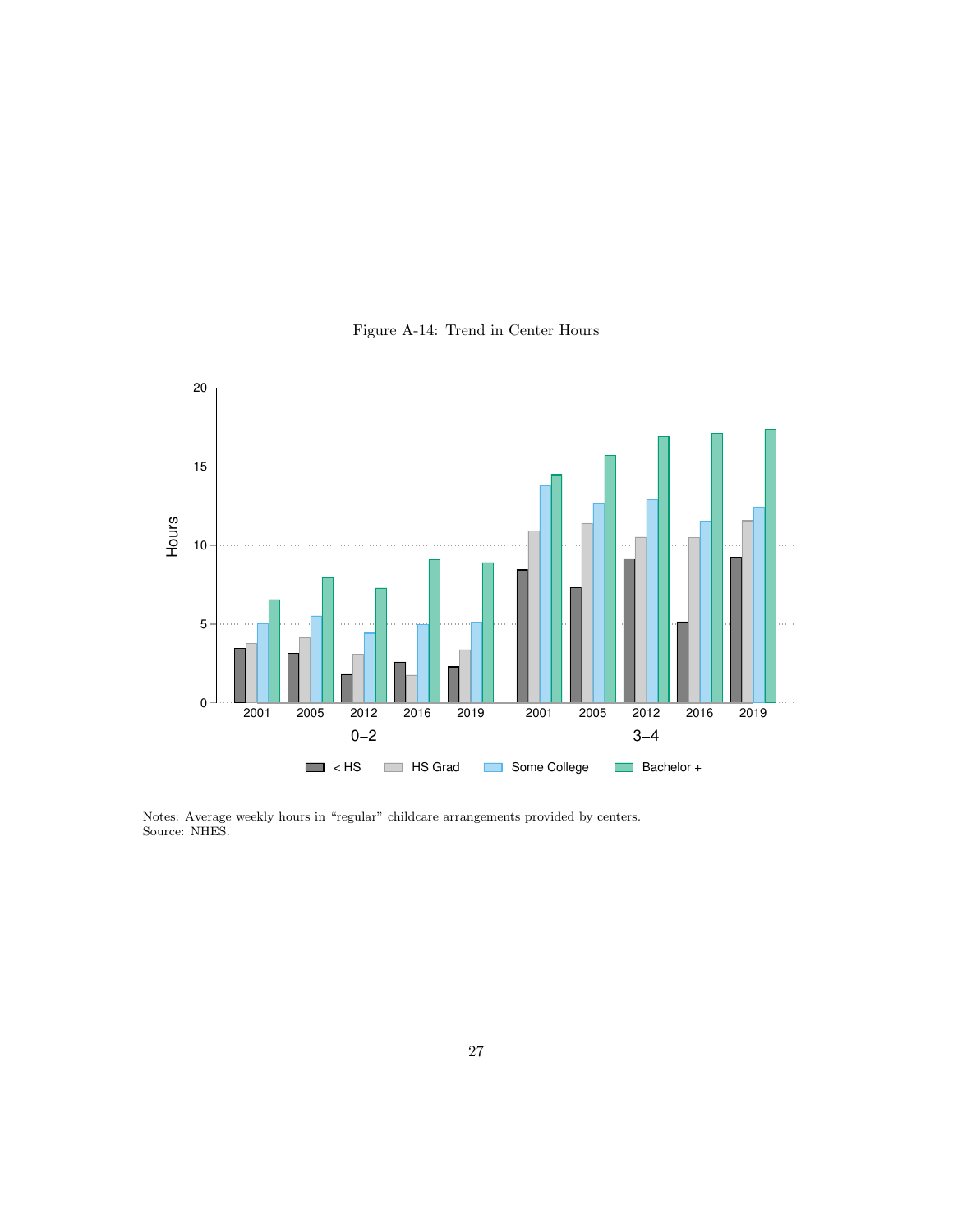

Figure A-15: Enrollment in Any Nursery, Pre-K, or Higher Schooling

Source: October CPS.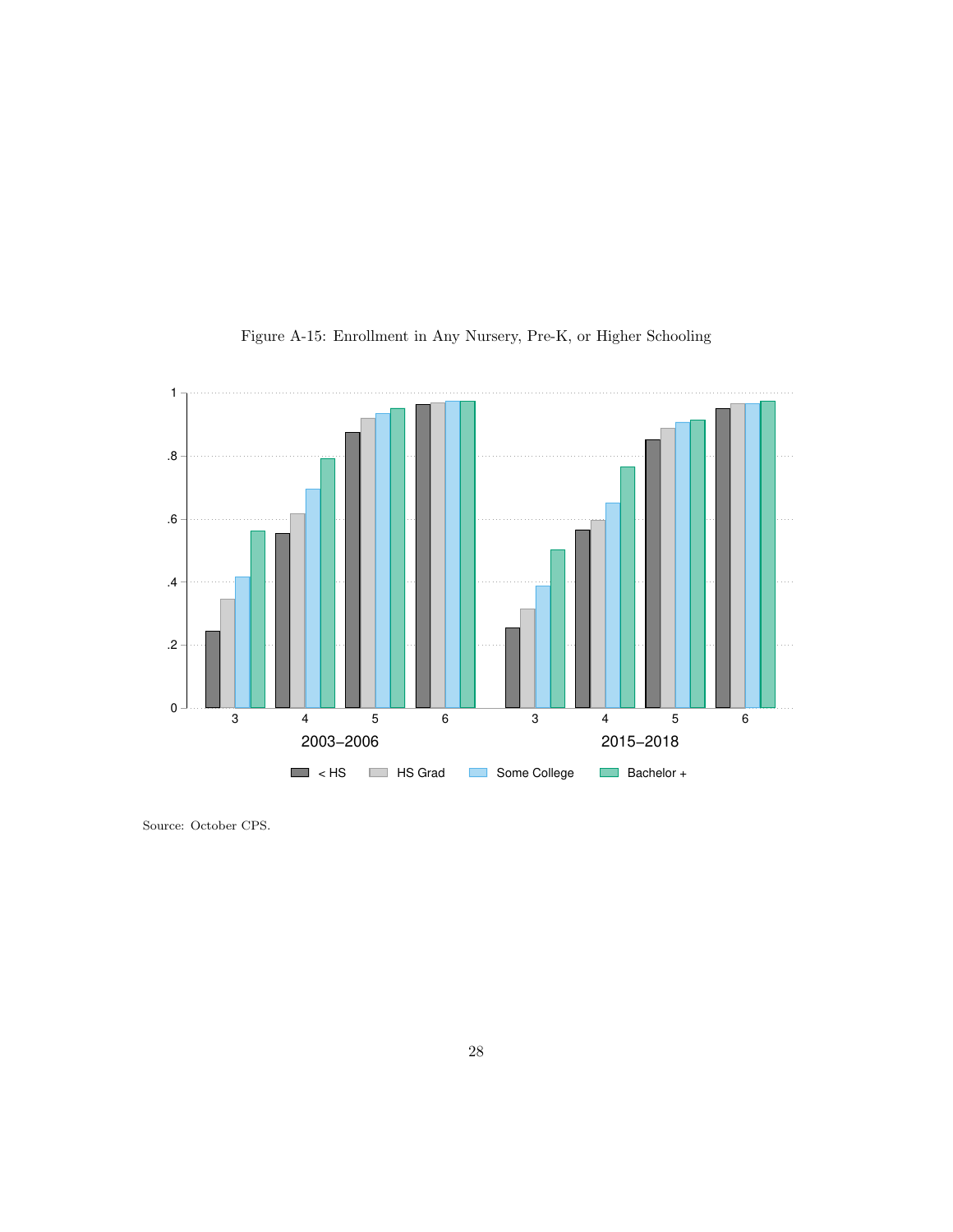

## Figure A-16: Enrollment in Full-Day Nursery, Pre-K, or Higher Schooling

Source: October CPS.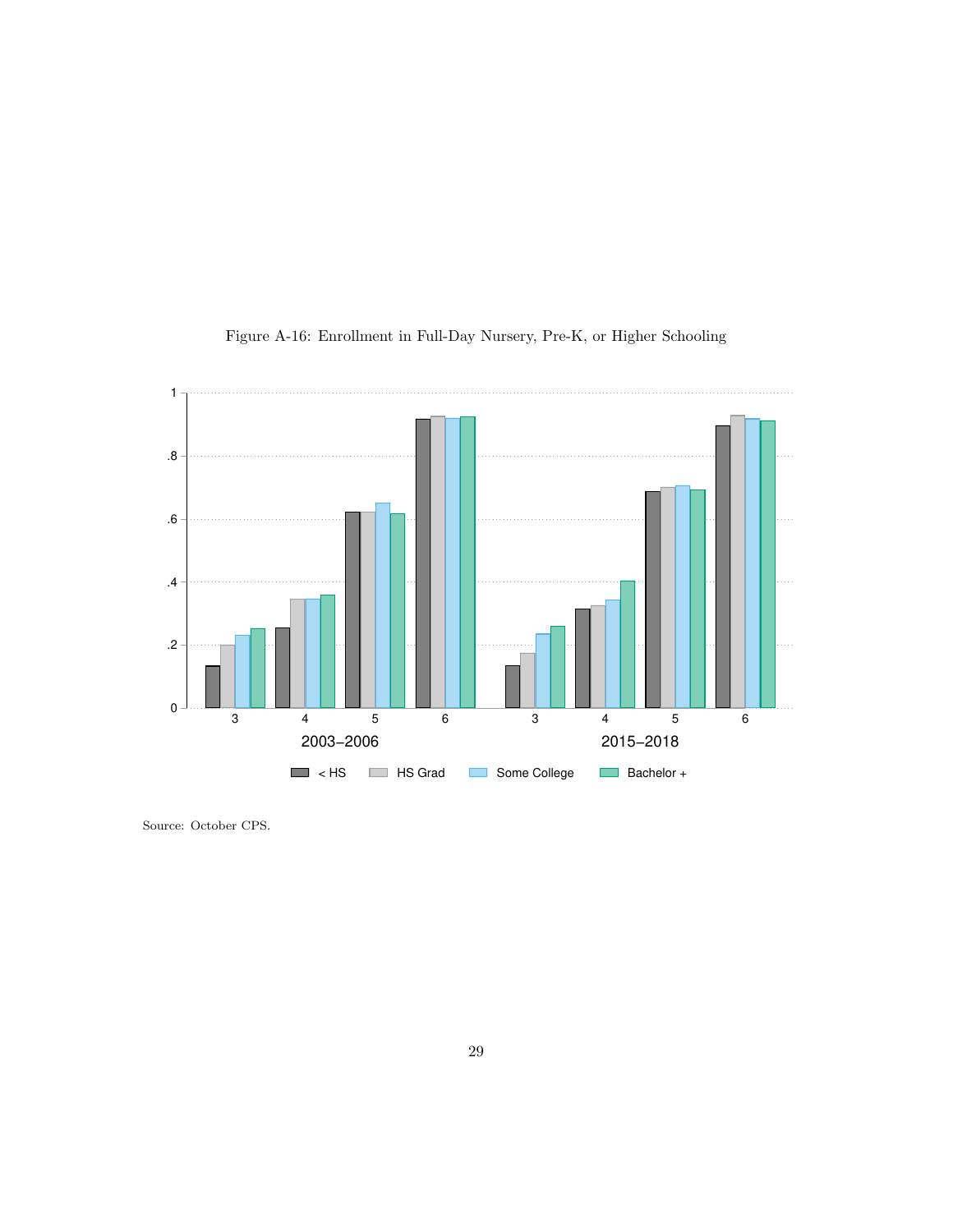

Figure A-17: Usage of Any Non-Parental Care, by Mother's Education and Child Age

Source: SIPP 2018.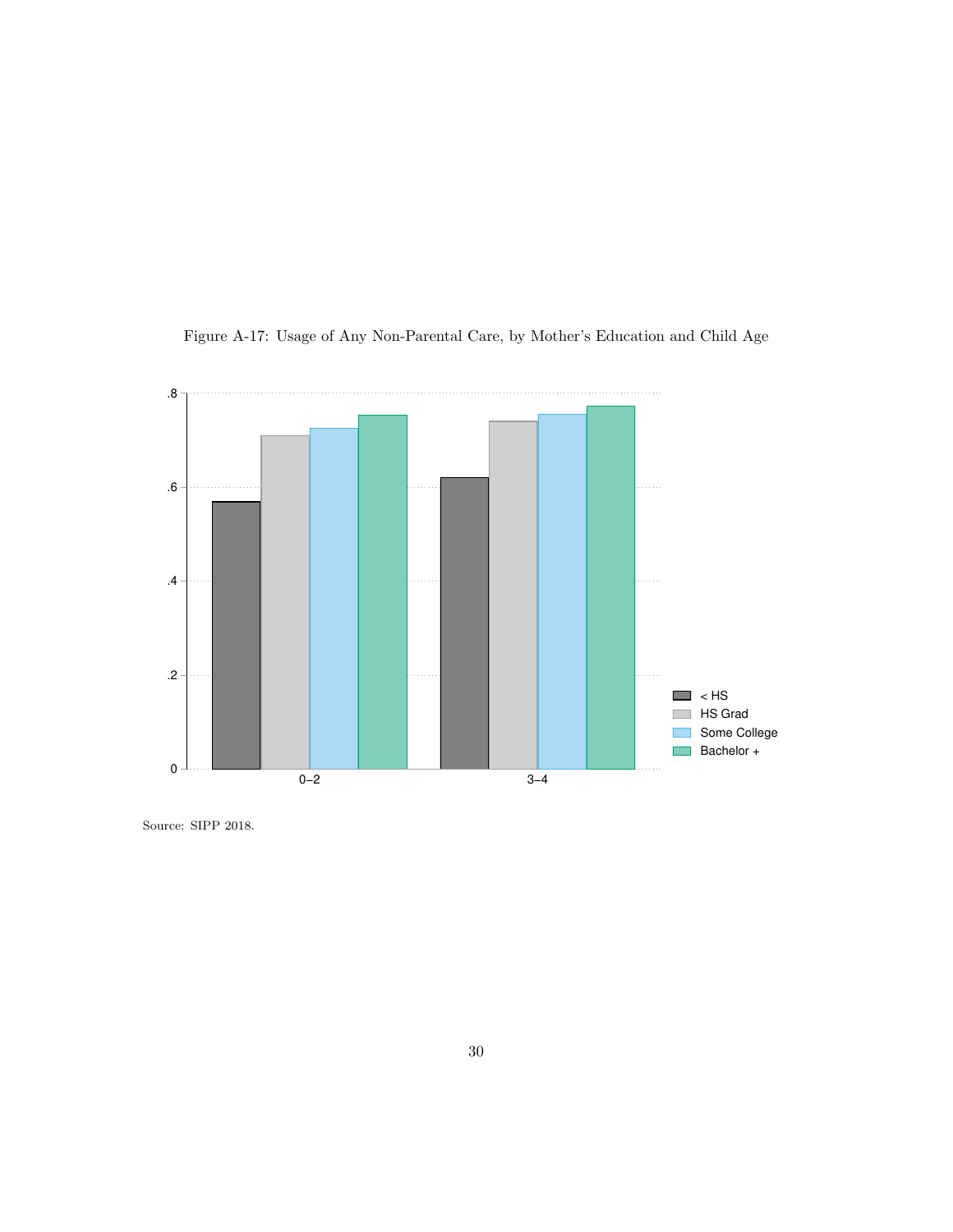

Figure A-18: Usage of Any Non-Relative Care, by Mother's Education and Child Age

Notes: Non-Relative Care includes center-based, in-provider home ("family day-care"), Head Start, and any other non-relative provider care. Source: SIPP 2018.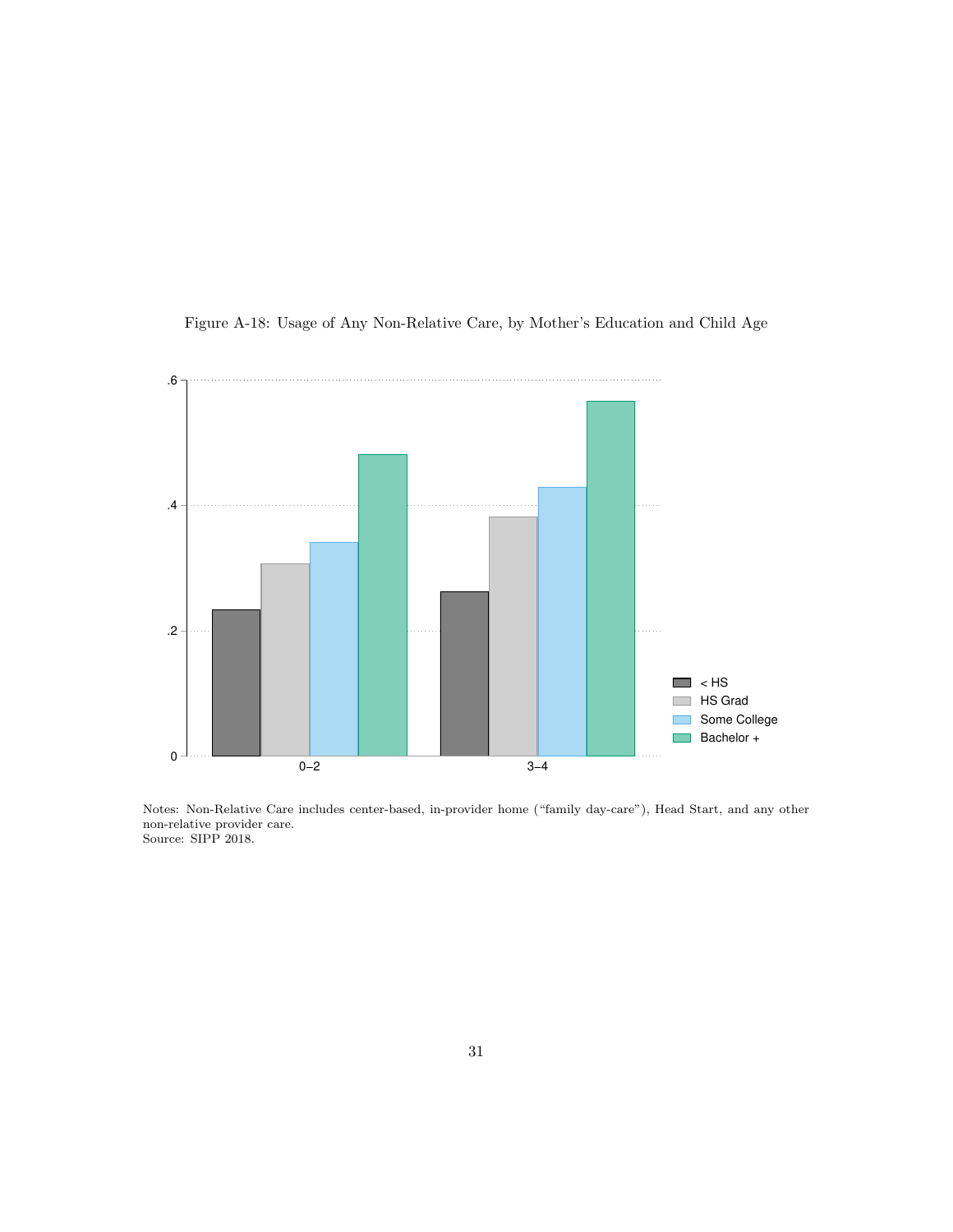

Figure A-19: Distribution of Hours in Non-parental Care Types by Family Income

Notes: Distribution of hours in "regular" non-parental arrangements. Public Center includes Head Start, schoolbased preschool, and K-12. Source: NSECE 2012.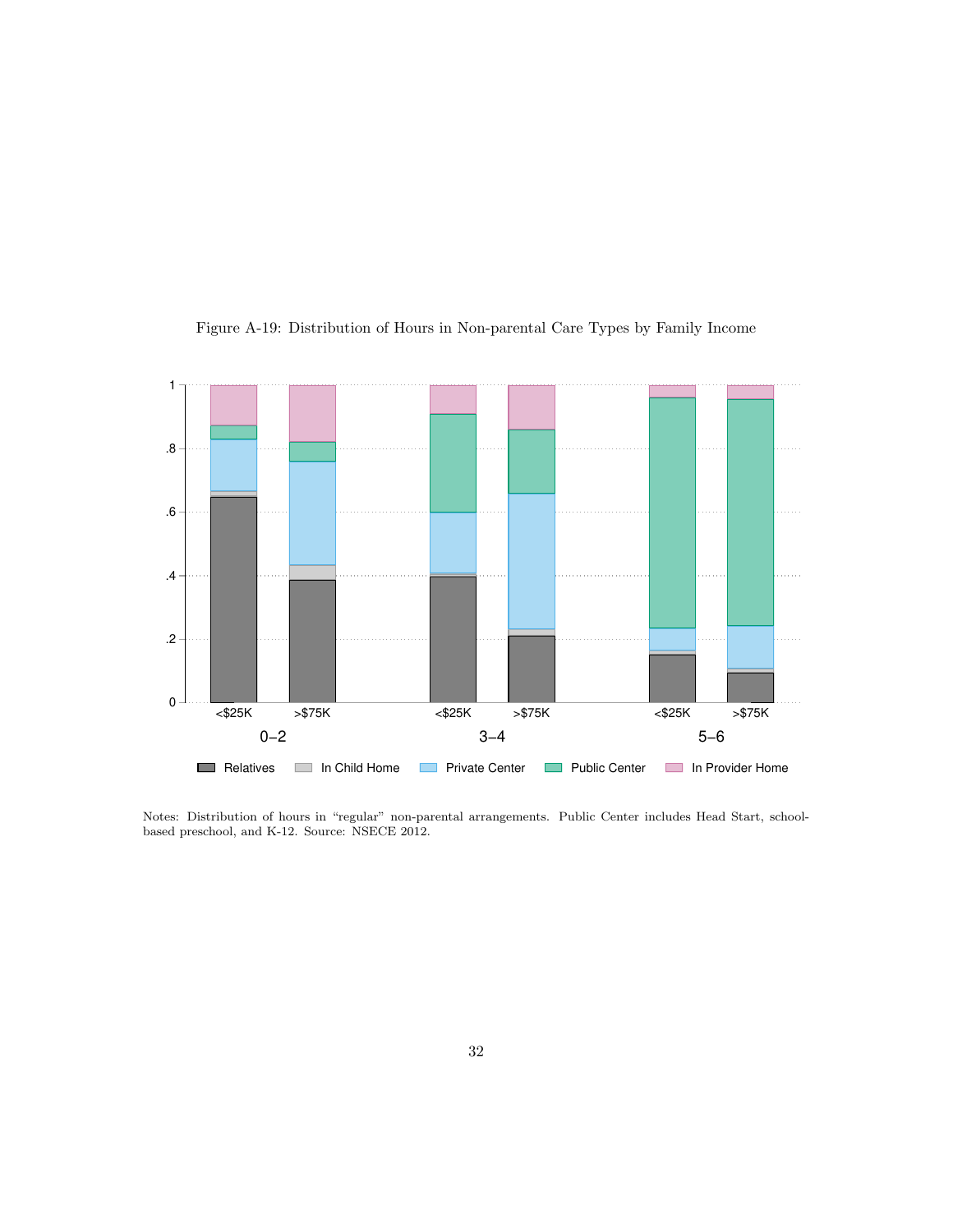![](_page_23_Figure_0.jpeg)

![](_page_23_Figure_1.jpeg)

Notes: Distribution of hours in "regular" non-parental arrangements. Source: NSECE 2012.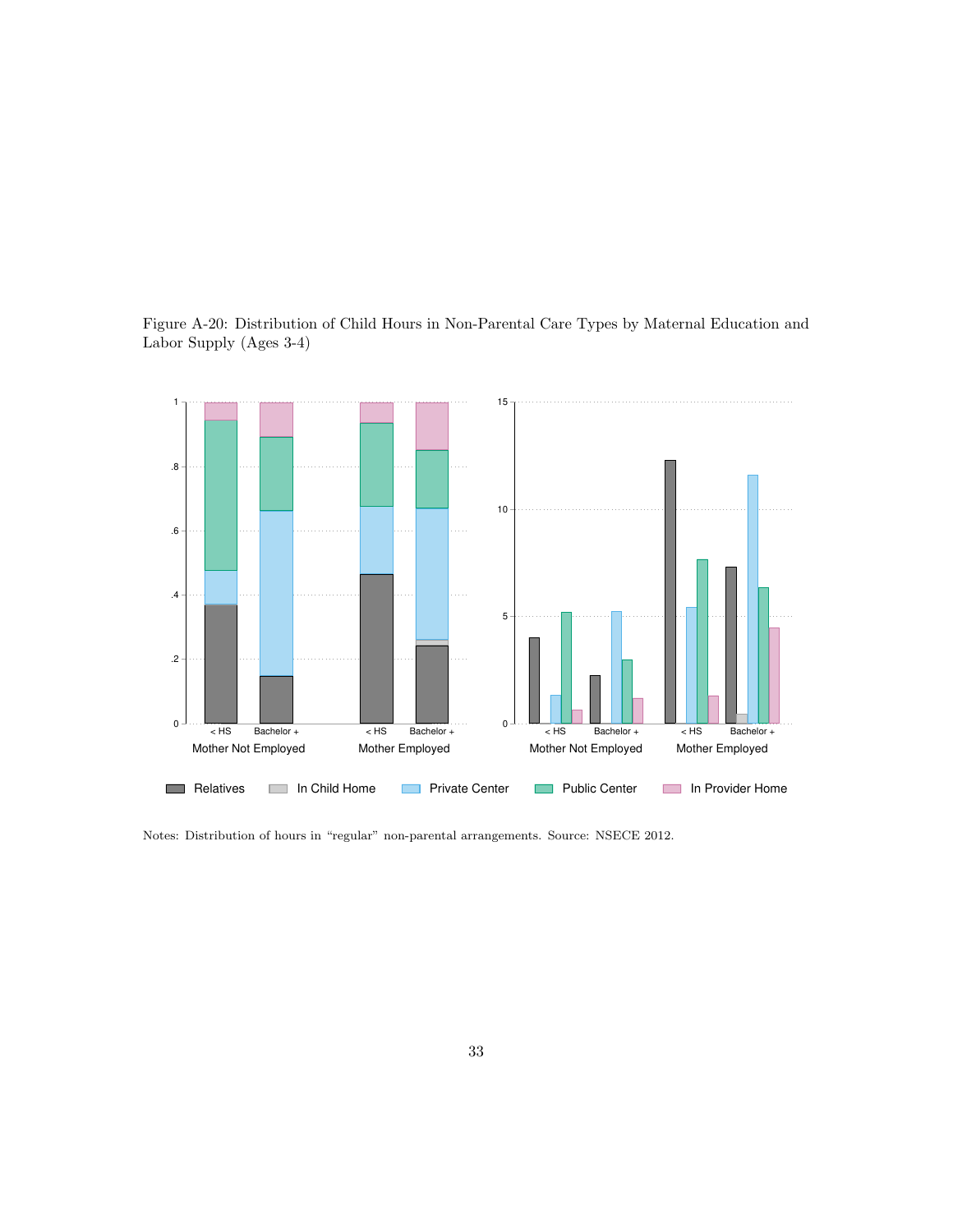Figure A-21: Distribution of Hours in Care Type by Family Income and Maternal Labor Supply (Ages 0-2)

![](_page_24_Figure_1.jpeg)

Notes: Distribution of hours in "regular" childcare arrangements. Dollar figures in 2012 dollars. Source: NSECE.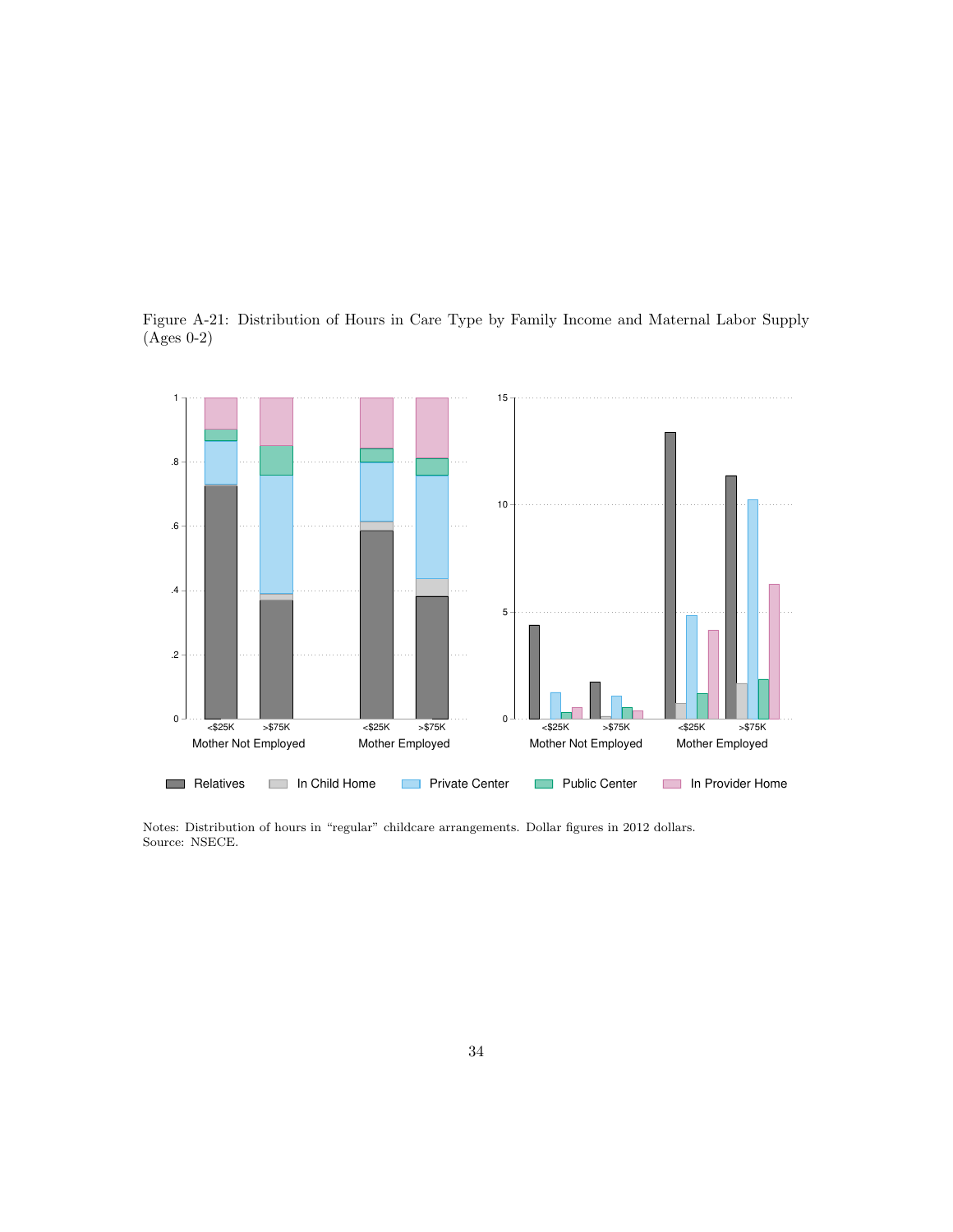Figure A-22: Distribution of Hours in Care Type by Family Income and Maternal Labor Supply (Ages 3-4)

![](_page_25_Figure_1.jpeg)

Notes: Distribution of hours in "regular" childcare arrangements. Dollar figures in 2012 dollars. Source: NSECE.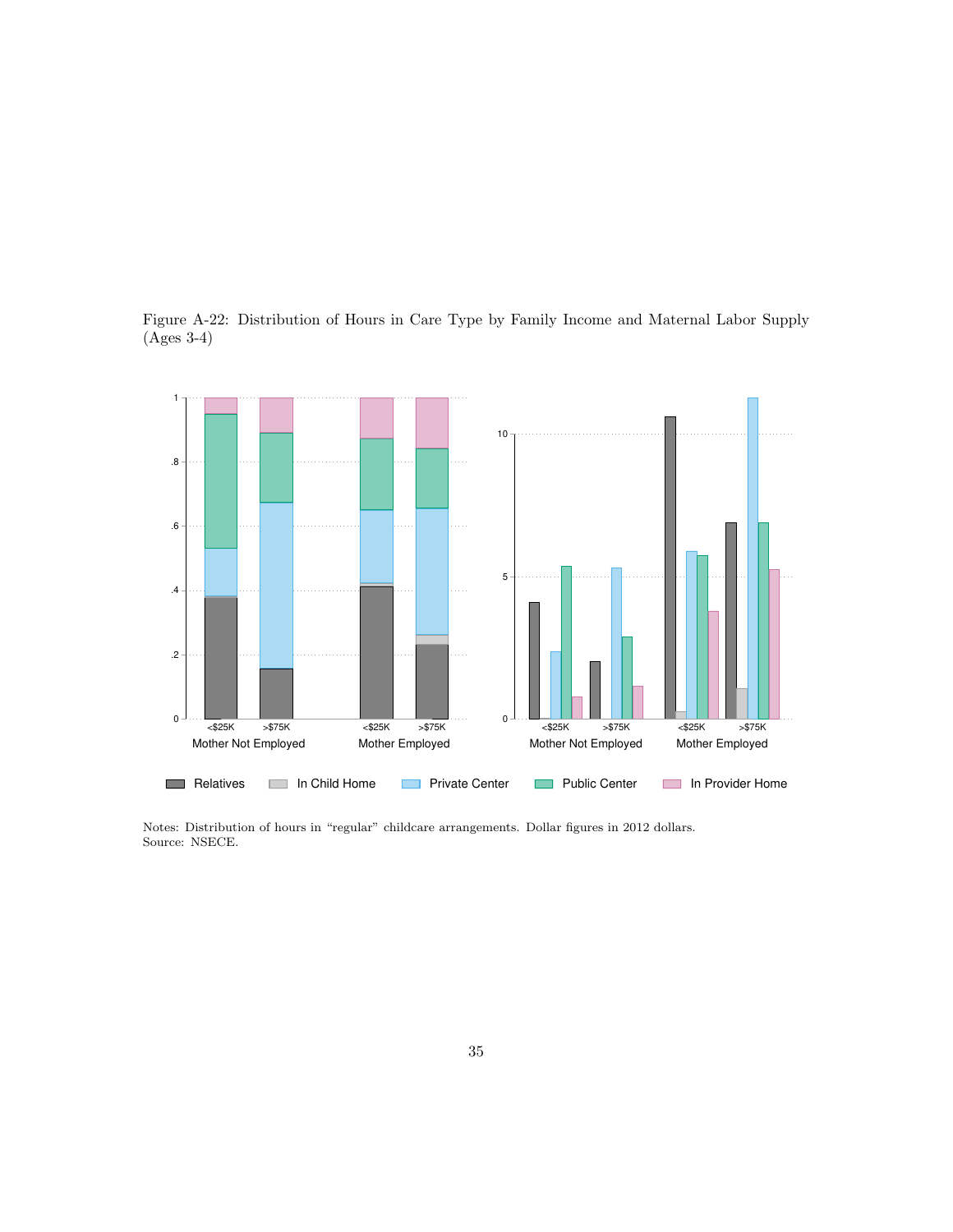![](_page_26_Figure_0.jpeg)

Figure A-23: Cost Per Hour of Center-Based Care (Ages 0-4)

Source: NSECE.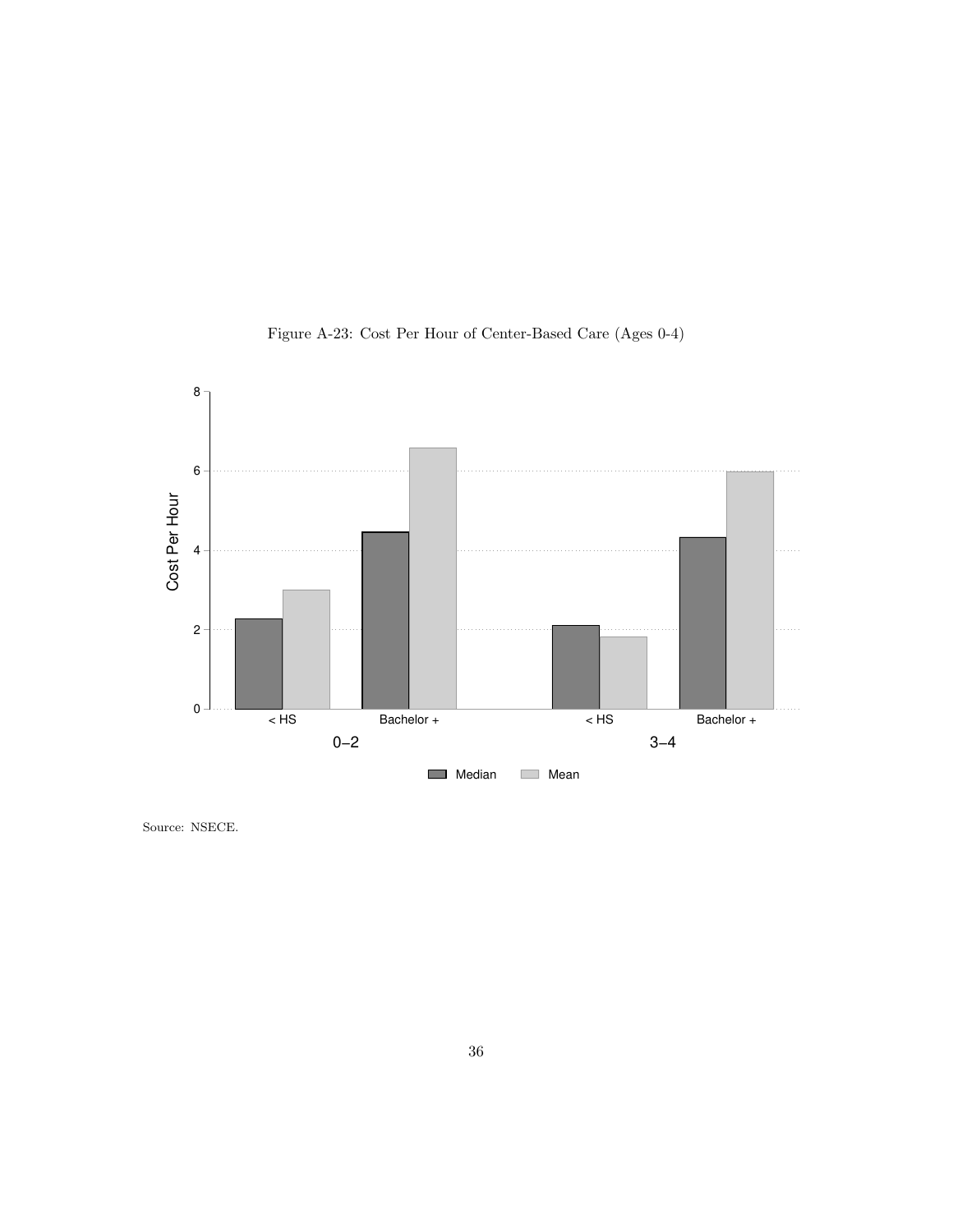![](_page_27_Figure_0.jpeg)

![](_page_27_Figure_1.jpeg)

Notes: Average Arnett score computed using primary care arrangement. Average excluding Head Start is computed as hours-weighted average Arnett score for each cell excluding respondents whose primary care arrangement is Head Start.

Source: U.S. Department of Education, National Center for Education Statistics, Early Childhood Longitudinal Study, Birth Cohort (ECLS-B).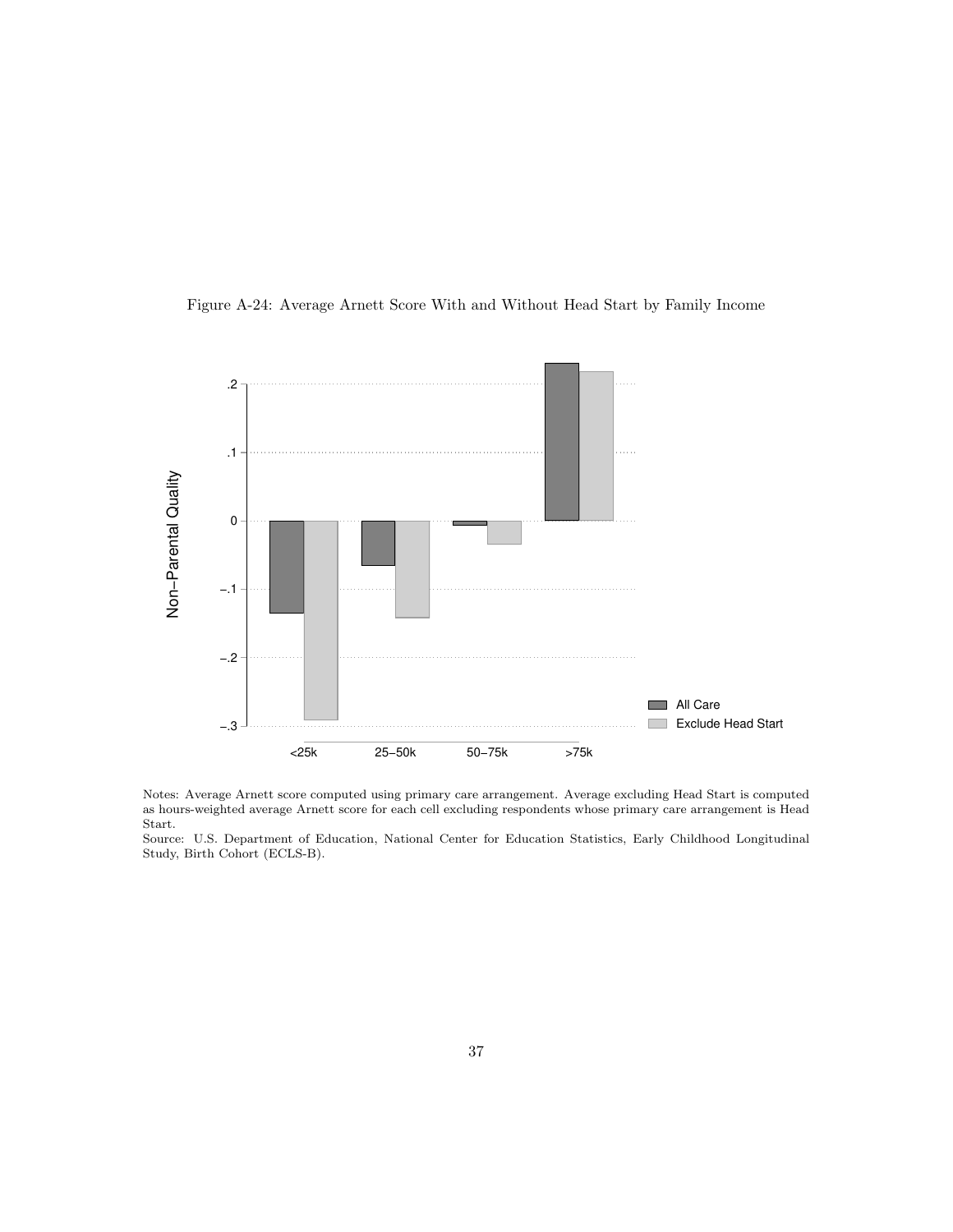| Table A-6: Components of Mother Care Hours - Time Trend |  |  |
|---------------------------------------------------------|--|--|

#### Panel A: 2003 - 2006

|               | Educ. Care Hours | Recr. Care Hours | Physical Care Hours | Travel Care Hours | Secondary Care Hours | Proximity Hours |
|---------------|------------------|------------------|---------------------|-------------------|----------------------|-----------------|
| High School   | 0.357            | $.508***$        | $1.458^*$           | 0.087             | 0.128                | $-4.767**$      |
|               | (0.203)          | (0.386)          | (0.689)             | (0.186)           | (1.060)              | (1.593)         |
| Some College  | $0.563**$        | $0.726***$       | $2.053**$           | $0.451*$          | $-0.911$             | $-9.269***$     |
|               | (0.193)          | (0.353)          | (0.656)             | (0.183)           | (1.026)              | (1.537)         |
| Bachelor Plus | $1.234***$       | $3.250***$       | $3.947***$          | $0.545**$         | 0.004                | $-10.984***$    |
|               | (0.191)          | (0.359)          | (0.664)             | (0.173)           | (0.999)              | (1.461)         |
| Observations  | 5387             | 5387             | 5387                | 5387              | 5387                 | 5387            |
| Pooled Mean   | 1.678            | 4.551            | 12.46               | 1.880             | 15.74                | 38.38           |
| LTHS Mean     | 1.168            | 2.638            | 10.68               | 1.596             | 15.97                | 45.85           |

Panel B: 2016 - 2019

|               | Educ. Care Hours | Recr. Care Hours | Physical Care Hours Travel Care Hours |           | Secondary Care Hours | Proximity Hours |
|---------------|------------------|------------------|---------------------------------------|-----------|----------------------|-----------------|
| High School   | $-0.307$         | 1.542            | $2.624*$                              | 0.497     | $-2.870$             | $-7.108**$      |
|               | (0.465)          | (0.826)          | (1.044)                               | (0.382)   | (2.441)              | (2.518)         |
| Some College  | $-0.496$         | 0.595            | $2.094*$                              | 0.403     | $-3.183$             | $-9.211***$     |
|               | (0.441)          | (0.727)          | (1.039)                               | (0.345)   | (2.422)              | (2.497)         |
| Bachelor Plus | $-0.004$         | $2.001**$        | $2.743**$                             | $0.938**$ | $-4.500$             | $-15.094***$    |
|               | (0.449)          | (0.662)          | (0.932)                               | (0.334)   | (2.447)              | (2.331)         |
| Observations  | 2794             | 2794             | 2794                                  | 2794      | 2794                 | 2794            |
| Pooled Mean   | 1.803            | 5.274            | 12.73                                 | 2.111     | 14.76                | 37.46           |
| LTHS Mean     | 2.212            | 3.360            | 10.65                                 | 1.842     | 18.62                | 48.08           |

Notes:  $*_p$  < 0.1,  $*_p$  < 0.05,  $^{**}p$  < 0.01. Heteroskedastic robust standard errors in parentheses. Sample limited to families with at least one child aged 4 or younger. All specifications include fixed effects for surv Source: ATUS.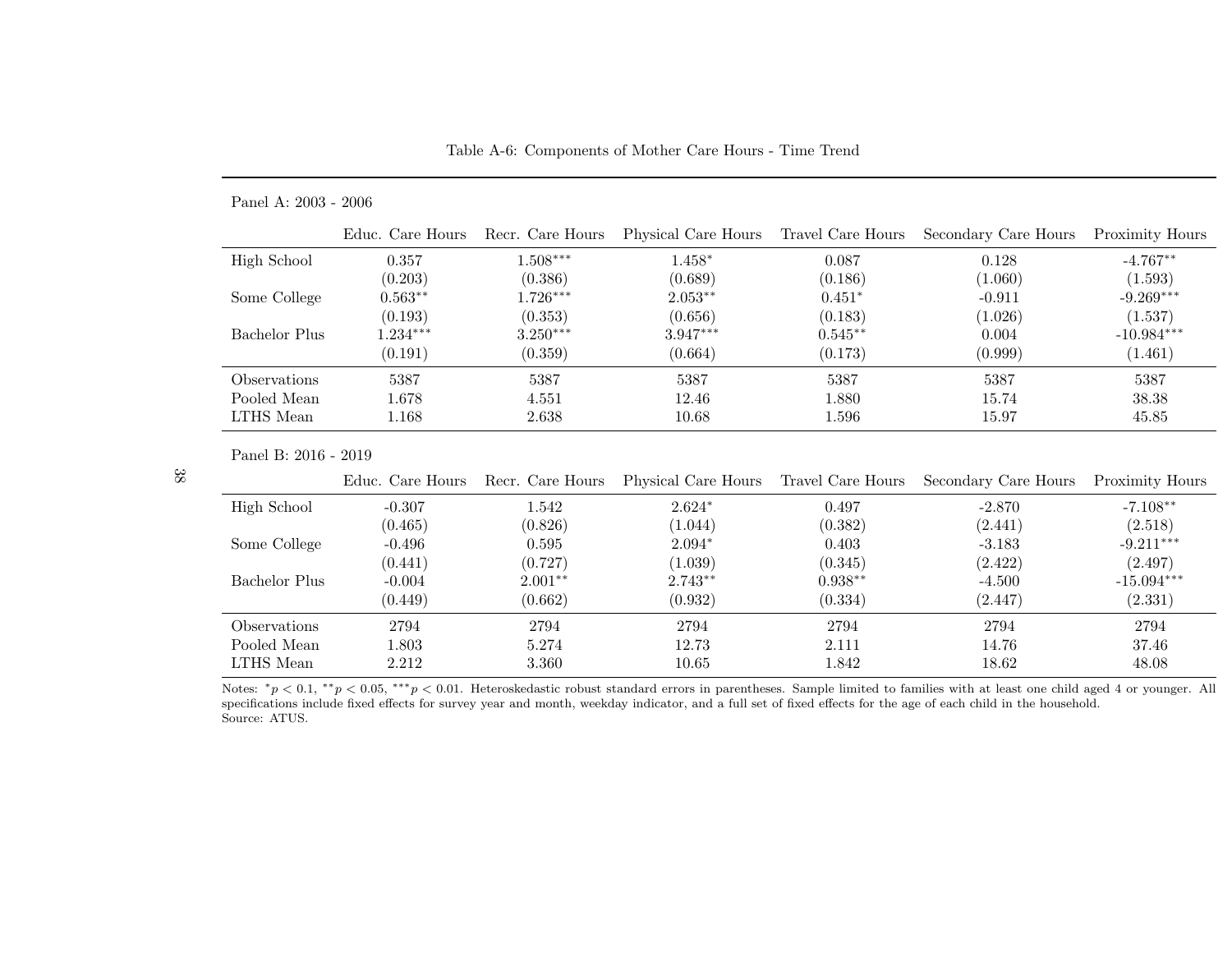Table A-7: Components of Father Care Hours - Time Trend

### Panel A: 2003 - 2006

|               | Educ. Care Hours | Recr. Care Hours | Physical Care Hours | Travel Care Hours | Secondary Care Hours | Proximity Hours |
|---------------|------------------|------------------|---------------------|-------------------|----------------------|-----------------|
| High School   | $-0.052$         | $0.591***$       | $1.922***$          | 0.078             | $2.286*$             | $-1.991$        |
|               | (0.187)          | (0.441)          | (0.484)             | (0.142)           | (1.098)              | (1.662)         |
| Some College  | 0.064            | $2.010***$       | $2.804***$          | $0.292*$          | $2.968**$            | $-2.352$        |
|               | (0.191)          | (0.464)          | (0.480)             | (0.143)           | (1.069)              | (1.494)         |
| Bachelor Plus | $0.364*$         | $.877***$        | $4.111***$          | $0.422**$         | $3.163**$            | $-4.983***$     |
|               | (0.179)          | (0.346)          | (0.444)             | (0.144)           | (1.012)              | (1.430)         |
| Observations  | 3738             | 3738             | 3738                | 3738              | 3738                 | 3738            |
| Pooled Mean   | 0.763            | 3.376            | 4.824               | 0.845             | 10.79                | 26.48           |
| LTHS Mean     | 0.656            | 1.579            | 1.953               | 0.645             | 7.929                | 29.30           |

Panel B: 2016 - 2019

|               | Educ. Care Hours | Recr. Care Hours | Physical Care Hours Travel Care Hours |           | Secondary Care Hours | Proximity Hours |
|---------------|------------------|------------------|---------------------------------------|-----------|----------------------|-----------------|
| High School   | $-0.076$         | 0.555            | 0.371                                 | 0.134     | 1.961                | $-2.090$        |
|               | (0.280)          | (1.177)          | (0.940)                               | (0.261)   | (2.211)              | (3.151)         |
| Some College  | 0.158            | 0.668            | 1.427                                 | 0.197     | 0.692                | $-2.213$        |
|               | (0.297)          | (0.942)          | (0.849)                               | (0.246)   | (2.085)              | (2.847)         |
| Bachelor Plus | 0.306            | 0.522            | $3.372***$                            | $0.729**$ | 1.493                | $-5.504*$       |
|               | (0.267)          | (0.876)          | (0.891)                               | (0.263)   | (2.007)              | (2.735)         |
| Observations  | 2082             | 2082             | 2082                                  | 2082      | 2082                 | 2082            |
| Pooled Mean   | 0.984            | 4.298            | 5.278                                 | 1.037     | 10.56                | 26.18           |
| LTHS Mean     | 0.909            | 3.494            | 3.623                                 | 0.831     | 9.954                | 32.82           |

Notes:  $*_p$  < 0.1,  $*_p$  < 0.05,  $^{**}p$  < 0.01. Heteroskedastic robust standard errors in parentheses. Sample limited to families with at least one child aged 4 or younger. All specifications include fixed effects for surv Source: ATUS.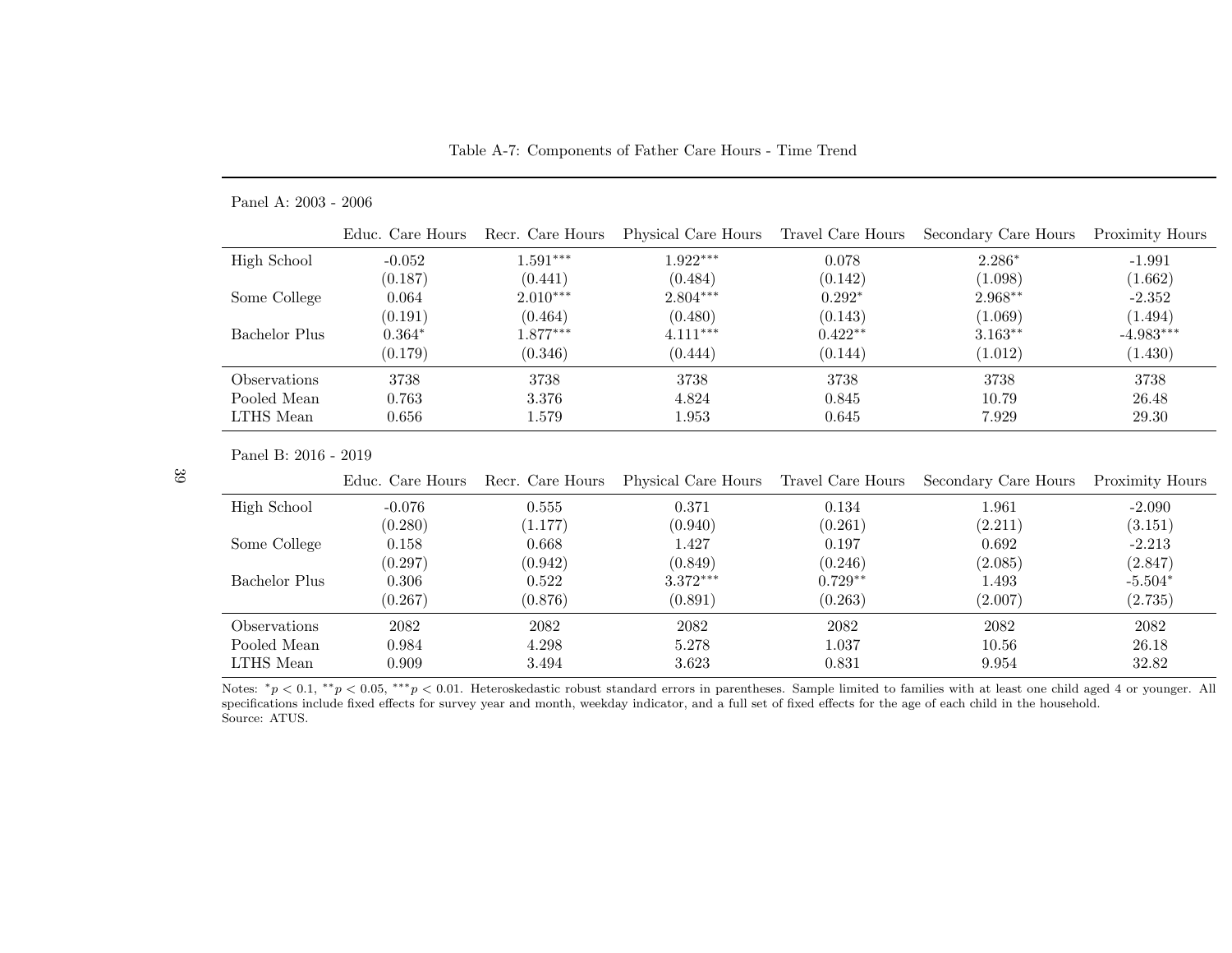| Total Care Hours | Direct Care Hours | <b>Fraction Direct</b> | Educ. Care Hours | Fraction Educ. |
|------------------|-------------------|------------------------|------------------|----------------|
| $-1.279$         | $5.087***$        | $0.068***$             | $-0.198$         | $-0.001$       |
| (2.393)          | (1.509)           | (0.019)                | (0.506)          | (0.007)        |
| $-2.042$         | $4.529**$         | $0.068***$             | $-0.376$         | $-0.005$       |
| (2.370)          | (1.513)           | (0.018)                | (0.502)          | (0.007)        |
| $-4.618$         | $7.085***$        | $0.126***$             | 0.087            | 0.005          |
| (2.380)          | (1.502)           | (0.019)                | (0.501)          | (0.007)        |
| 2794             | 2794              | 2751                   | 2794             | 2751           |
| 74.14            | 21.92             | 0.318                  | 1.803            | 0.0254         |
| 84.77            | 18.07             | 0.216                  | 2.212            | 0.0263         |
|                  |                   |                        |                  |                |

Table A-8: Relationships between Parental Care Hours and Maternal Education - Additional Controls

#### Panel B: Father Time

Panel A: Mother Time

|                            | Total Care Hours | Direct Care Hours | Fraction Direct | Educ. Care Hours | Fraction Educ. |
|----------------------------|------------------|-------------------|-----------------|------------------|----------------|
| High School                | 1.552            | 0.989             | 0.044           | $-0.193$         | $-0.011$       |
|                            | (3.505)          | (1.472)           | (0.034)         | (0.286)          | (0.012)        |
| Some College               | 3.756            | $3.378*$          | 0.056           | 0.083            | $-0.005$       |
|                            | (3.249)          | (1.375)           | (0.030)         | (0.305)          | (0.012)        |
| Bachelor Plus              | 4.763            | $5.915***$        | $0.125***$      | 0.194            | 0.000          |
|                            | (3.235)          | (1.381)           | (0.029)         | (0.287)          | (0.012)        |
| <i><b>Observations</b></i> | 2082             | 2082              | 1987            | 2082             | 1987           |
| Pooled Mean                | 48.34            | 11.60             | 0.290           | 0.984            | 0.0271         |
| LTHS Mean                  | 51.63            | 8.858             | 0.197           | 0.909            | 0.0239         |

Notes:  $*_p$  < 0.1,  $*_p$  < 0.05,  $^{***}p$  < 0.01. Heteroskedastic robust standard errors in parentheses. Sample is families with at least one child aged 4 or younger. Education level refers to maternal education in both panels with Less than High School as the omitted category. Each panel-column reports estimates from a separate regression with the outcome listed in the column head. All specifications include fixed effects for survey year and month, weekday indicator, and a full set of fixed effects for the age of each child in the household. Missing covariates recoded and a full set of dummy variables for missing covariates is included. Additional controls consist of respondent age, presence of father, marital status, maternal and paternal employment, and an indicator if mother is in school. Source: ATUS 2016-19.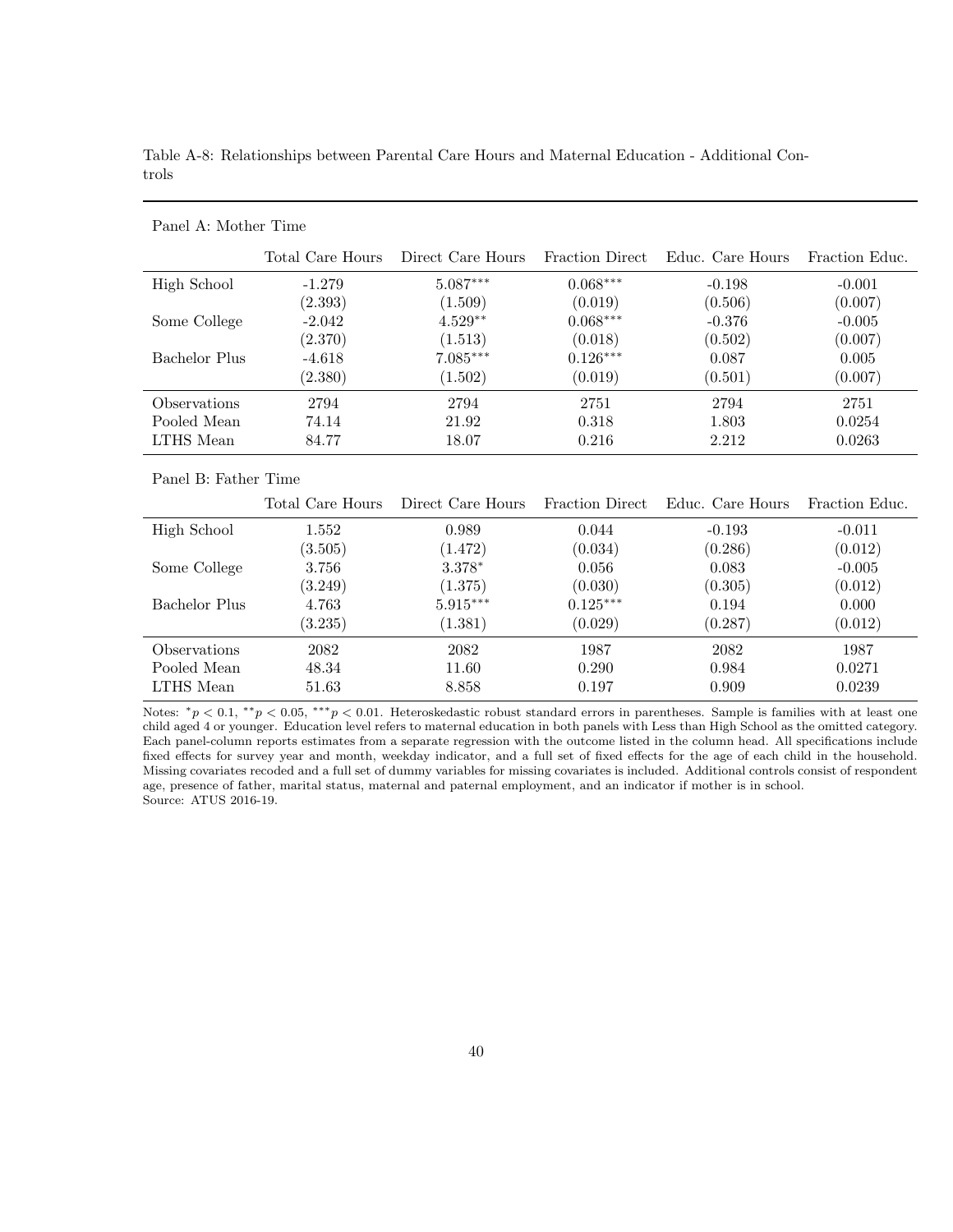Table A-9: Relationships between Quality of Parental Care Received and Maternal Education - Additional Controls

| Panel A: Activities and intensity |             |          |             |             |  |  |  |  |
|-----------------------------------|-------------|----------|-------------|-------------|--|--|--|--|
|                                   | Direct Care | Active   | Educational | Screen Time |  |  |  |  |
| Some College                      | 0.027       | 0.014    | $0.012*$    | $-0.023$    |  |  |  |  |
|                                   | (0.014)     | (0.019)  | (0.005)     | (0.012)     |  |  |  |  |
| College Grad Plus                 | $0.037**$   | $0.042*$ | $0.014**$   | $-0.023$    |  |  |  |  |
|                                   | (0.012)     | (0.020)  | (0.005)     | (0.013)     |  |  |  |  |
| Observations                      | 1375        | 1375     | 1375        | 1375        |  |  |  |  |
| Pooled Mean                       | 0.231       | 0.621    | 0.0404      | 0.139       |  |  |  |  |
| No College Mean                   | 0.202       | 0.588    | 0.0295      | 0.165       |  |  |  |  |

## Panel  $\Lambda$ : Activities and Intensity

#### Panel B: Parents Present

|                   | <b>Both Parents</b> | M Only   | F Only   |  |
|-------------------|---------------------|----------|----------|--|
| Some College      | 0.025               | $-0.037$ | 0.012    |  |
|                   | (0.025)             | (0.030)  | (0.018)  |  |
| College Grad Plus | $-0.009$            | $-0.035$ | $0.044*$ |  |
|                   | (0.027)             | (0.030)  | (0.019)  |  |
| Observations      | 1375                | 1375     | 1375     |  |
| Pooled Mean       | 0.358               | 0.533    | 0.109    |  |
| No College Mean   | 0.307               | 0.617    | 0.0765   |  |

Notes:  $*_p$  < 0.1,  $*_p$  < 0.05,  $^{***}p$  < 0.01. Heteroskedastic robust standard errors in parentheses. Education level refers to maternal education with High School or Less as the omitted category. Each panel-column reports estimates from a separate regression with the outcome listed in the column head. Outcomes are average weekly hours in select time category dived by average weekly parental care hours. Sample limited to children ages 0-4. Additional controls include indicators for whether the child lives with both parents, mother marital status, labor force participation of mother and father, and a full set of fixed effects for the ages of each child in the household. Source: PSID-CDS.

41